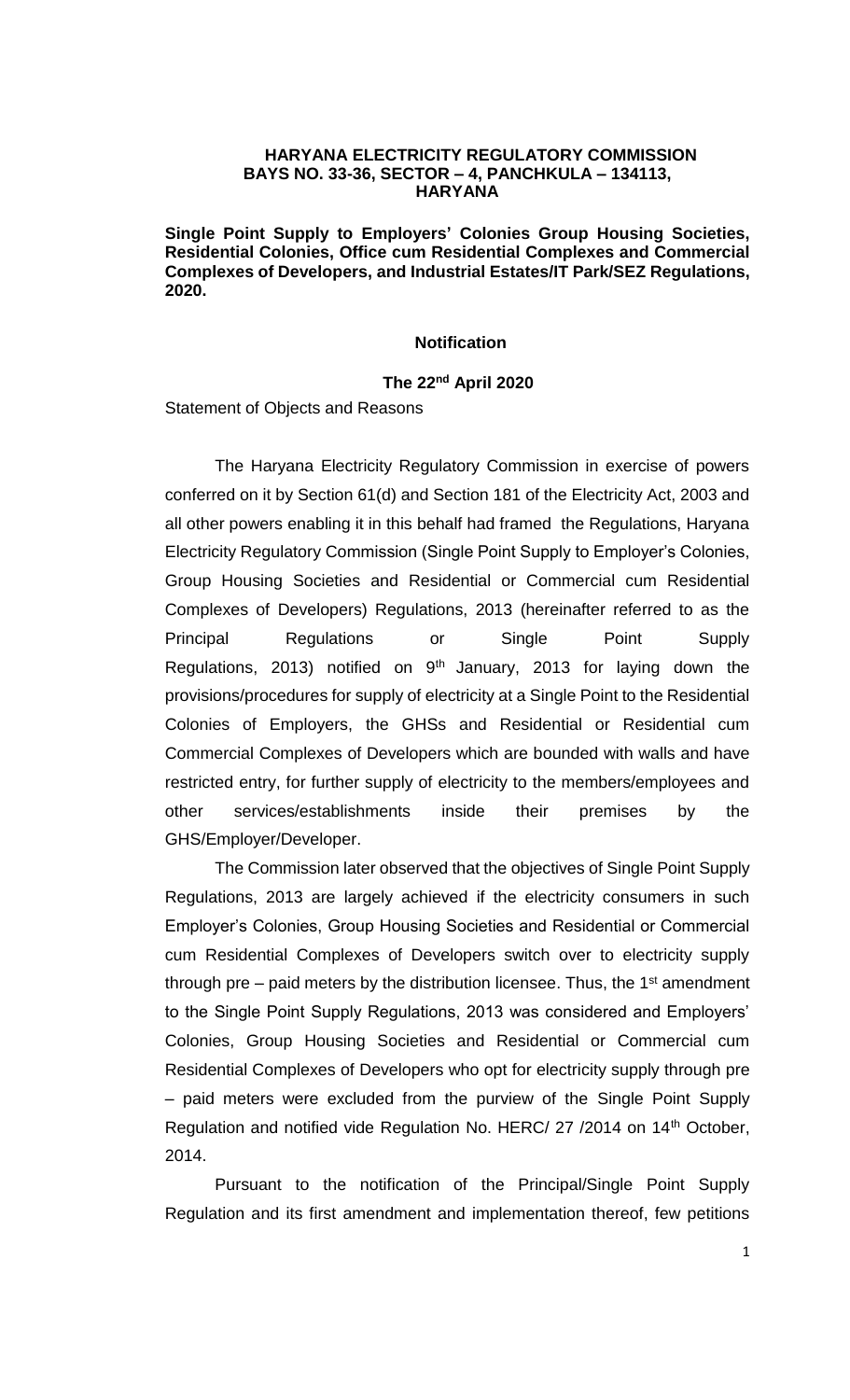were filed by the GHS/RWAs involving developers and Distribution licensees where in it has been noticed that there are few issues faced by the residents in such colonies regarding metering, billing and inadequacy in the supply position as well as in- adequate electrical infrastructure installed by the Developers.

In Order to get the feedback from the consumers the Commission held interactive session with RWAs of Group Housing Societies, Residents and Developers at Gurugram and Faridabad. The Commission on hearing the difficulties expressed by the participants in the meetings, asked them to make submissions in this respect in writing as well.

From the averments made by the participants during the interaction held and the written submissions made by them, the Commission framed the following issues for consideration.

- i) The developers have not constructed adequate electrical infrastructure as per approved plan in some of the residential complexes with the result, the residents are not getting uninterrupted and quality power supply.
- ii) The RWA/Developers /Facility Managers in case of certain Single Point Supply Connections are not charging the residents as per the regulations, instead wrong tariff is being charged i.e. highest slab tariff to bulk supply domestic category etc., other consumers like NDS consumers, shopping complex, offices etc. are being charged as per their own rates and terms and conditions.
- iii) Few RWA s /Developers are charging Administration Charges @ 12% on energy consumption charges which is contrary to the provisions of the Regulations.
- iv) The Common Area Maintenance (CAM) charges have also been linked with electricity charges and in case of non-payment of CAM charges, the electric supply of the Residents is disconnected and TDCO/RCO fee is levied as per their own rates.
- v) There is no separate metering for recording the consumption of NDS, Common facilities services and the loads other than the residents in some Societies/Residential cum Commercial Complexes.
- vi) The GHS/Developers/RWAs have not installed the meters as per standard specifications of the Distribution Licensee at the premises of individual consumers and other loads like NDS and Common Services etc.
- vii) The RWA/developers do not ensure that the meters getting defective or dead stop are replaced immediately resultantly such residents and the NDS Load are billed on average basis.
- viii)The Residents raised the issue of meter accuracy and testing/ sealing and submitted that the meter installed by the developers are running fast and need to be tested/ recalibrated.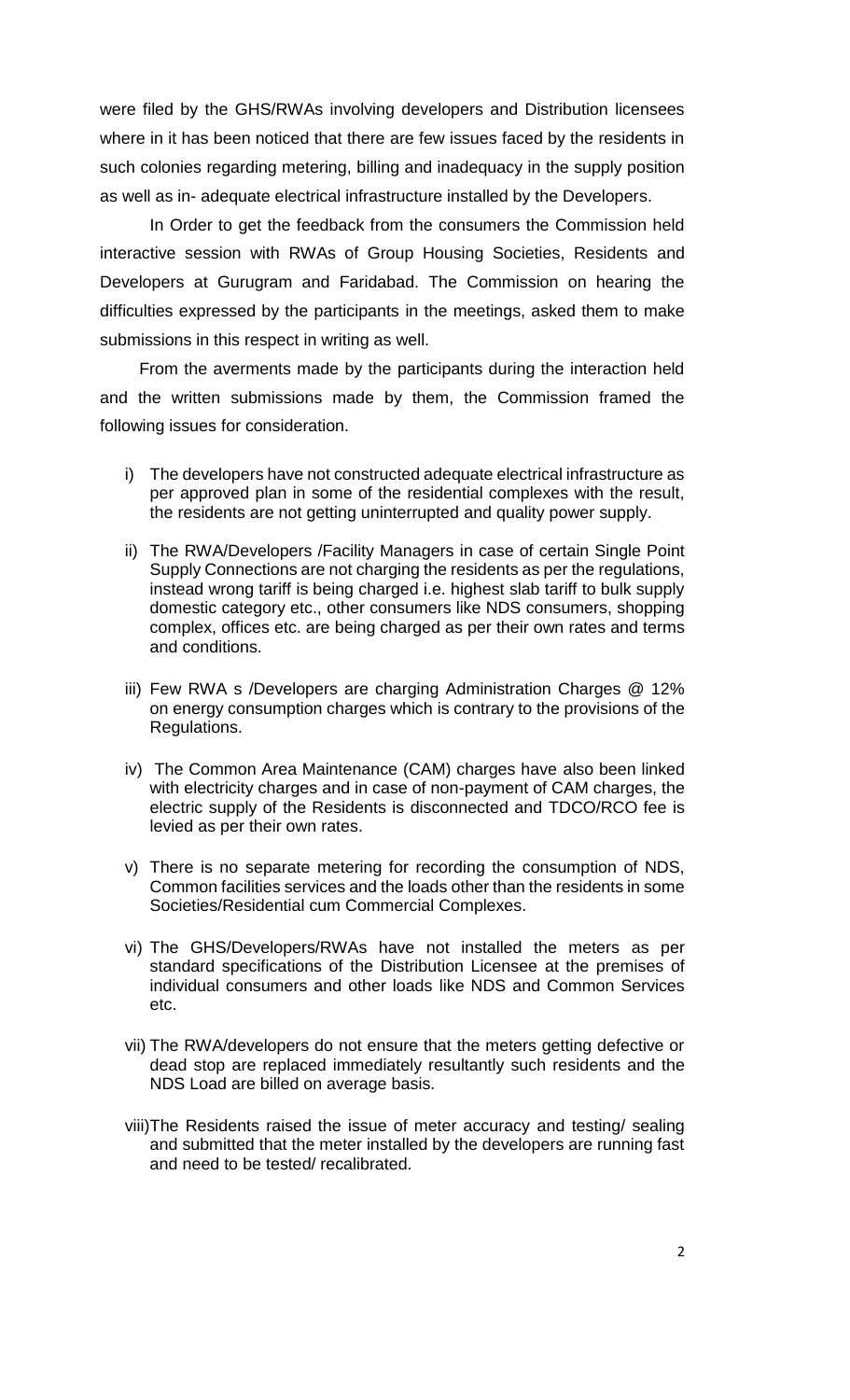ix) The Developer/RWAs requested to make provision in the Regulation for recovery of electricity charges along with DG supply and Common Area Services Maintenance Charges (CAM) through prepaid meters.

### **Commission observed as under: -**

- i) That in order to ensure continuity and reliability of supply in such Societies/Commercial Complexes/Shopping Malls/Industrial Estates, SEZ, the Electrical infrastructure has to be necessarily in place as per approved electrification plan, prior to the release of electricity connections.
- ii) In case of supply on Single Point, the tariff charged by the society/employer should not be higher than the rates determined by the Commission and the developer/RWA, are estopped from recovering the tariff in variance with the tariff determined by the Commission.
- iii) The Commission in its various order(s) has made it clear that common area maintenance charges (CAM)/backup supply charges should not be clubbed with the licensee's supply charges and the connection ought not be disconnected in case the consumer has paid the charges for grid supply.
- iv) Further, the Commission is of the view that for proper accounting of energy, no consumption points in the Colony/complex be allowed unmetered. The meter deployed be of standard specifications, accuracy and healthiness of the metering is to be ensured. The defective or dead stop meter should be replaced expeditiously to avoid billing on average bases and adjustments in bills later.
- v) Commission further observed that recovery of electricity bills, DG supply charges as well as electricity charge for the common area supply may be recovered by the supplier through prepaid meter arrangement, provided, these are separately indicated in the bill.

Further, Dakshin Haryana Bijli Vitran Nigam Limited also filed a petition HERC/PRO-66 of 2017 seeking amendment in the existing Single Point Supply Regulation.

The Commission prepared the draft Regulations, Haryana Electricity Regulatory Commission "Single Point Supply to Employers Colonies, Group Housing Societies, Residential colonies, Commercial complexes/Shopping Mall, Industrial Estate/IT parks/SEZ of Developers" Regulations, 2019 and invited comments, objections from the various Stake holders/ after putting it in public domain, through web site and Newspaper by 28.11.2019. The public hearing was held on 06/02/2020 and after consultative process, the following regulations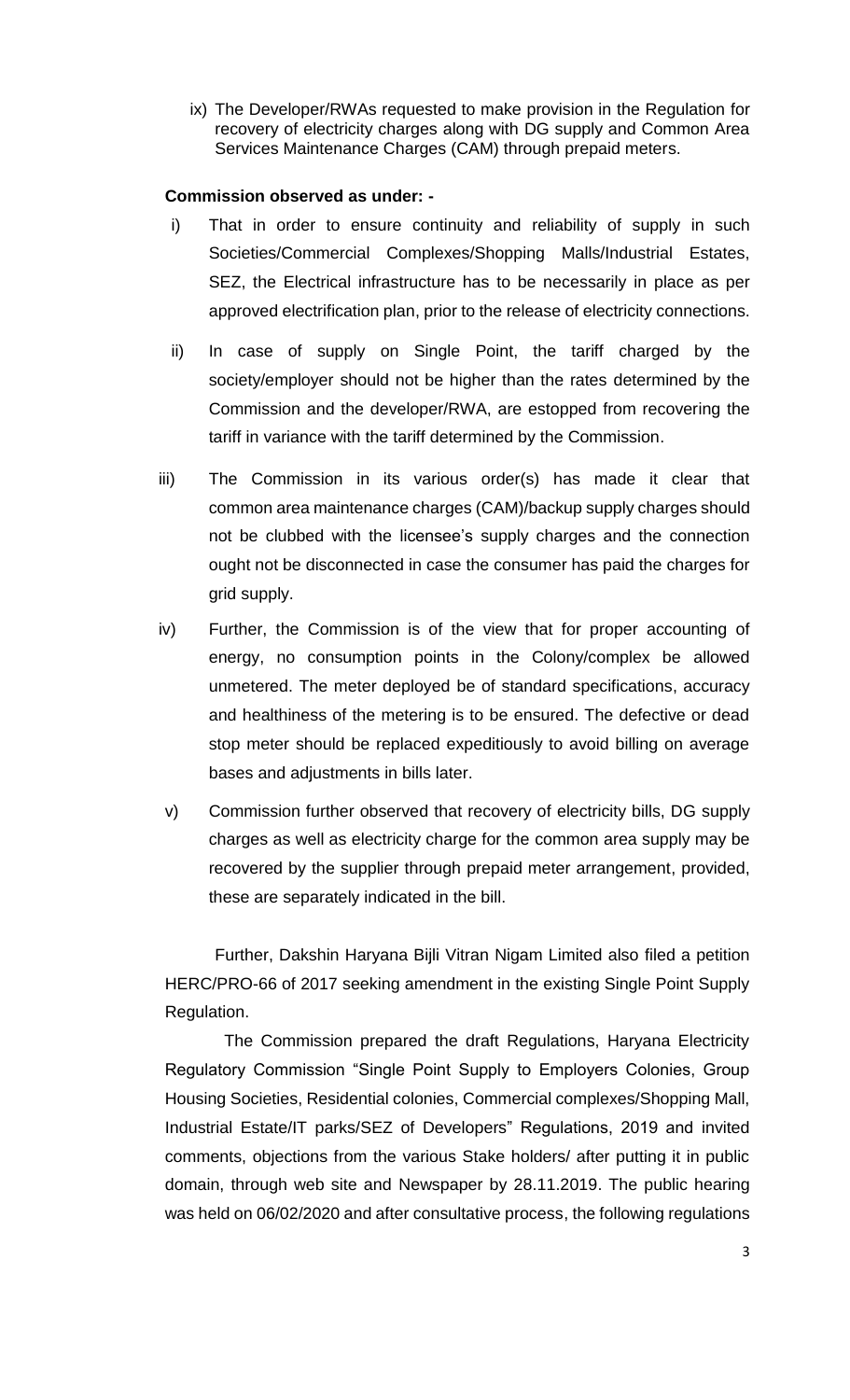are framed.

### **Regulation No. HERC/49/2020:-**

The Haryana Electricity Regulatory Commission in exercise of powers conferred on it by Section 61(d) and Section 181 of the Electricity Act, 2003 and all other powers enabling it in this behalf hereby makes the following Regulations laying down the provisions/procedures for supply of electricity at a Single Point to the Employers Colonies, Group Housing Societies and Residential or Residential cum Commercial/ Commercial Complexes of Developers and Industrial Estates/IT parks/ SEZ which are bounded with walls/fence or having restricted entry, for further supply of electricity to the members/employees and other services/establishments inside their premises by the GHS/Employer/Developer/Industrial Estate/ IT parks /SEZ.

### **1. Short title, commencement, and interpretation**

- (1) These Regulations may be called the Haryana Electricity Regulatory Commission (Single Point Supply to Employers' Colonies, Group Housing Societies and Residential or Residential cum Commercial/ Commercial Complexes of Developers and Industrial Estates/ IT parks/SEZ) Regulations, 2020.
- (2) These Regulations shall come into force w.e.f. the date of their publication in the Haryana Government Gazette.
- (3) These Regulations shall extend to whole of the State of Haryana.

### **2. Definitions**

In these Regulations, unless the context otherwise requires: -

- (1) **"Act"** means The Electricity Act, 2003 (Act 36 of 2003) as amended from time to time;
- (2) **"Commission"** means the Haryana State Electricity Regulatory Commission;
- (3) **"Colony"** means an area of land divided or proposed to be divided into plots or flats for residential, commercial, industrial, cyber city or cyber park purposes or for construction of flats in the form of group housing or for the construction of integrated commercial complexes or for division into plots for low-density eco-friendly colony.
- (4) **"Common Facilities"** means the common recreational facilities/services such as common room, society office, street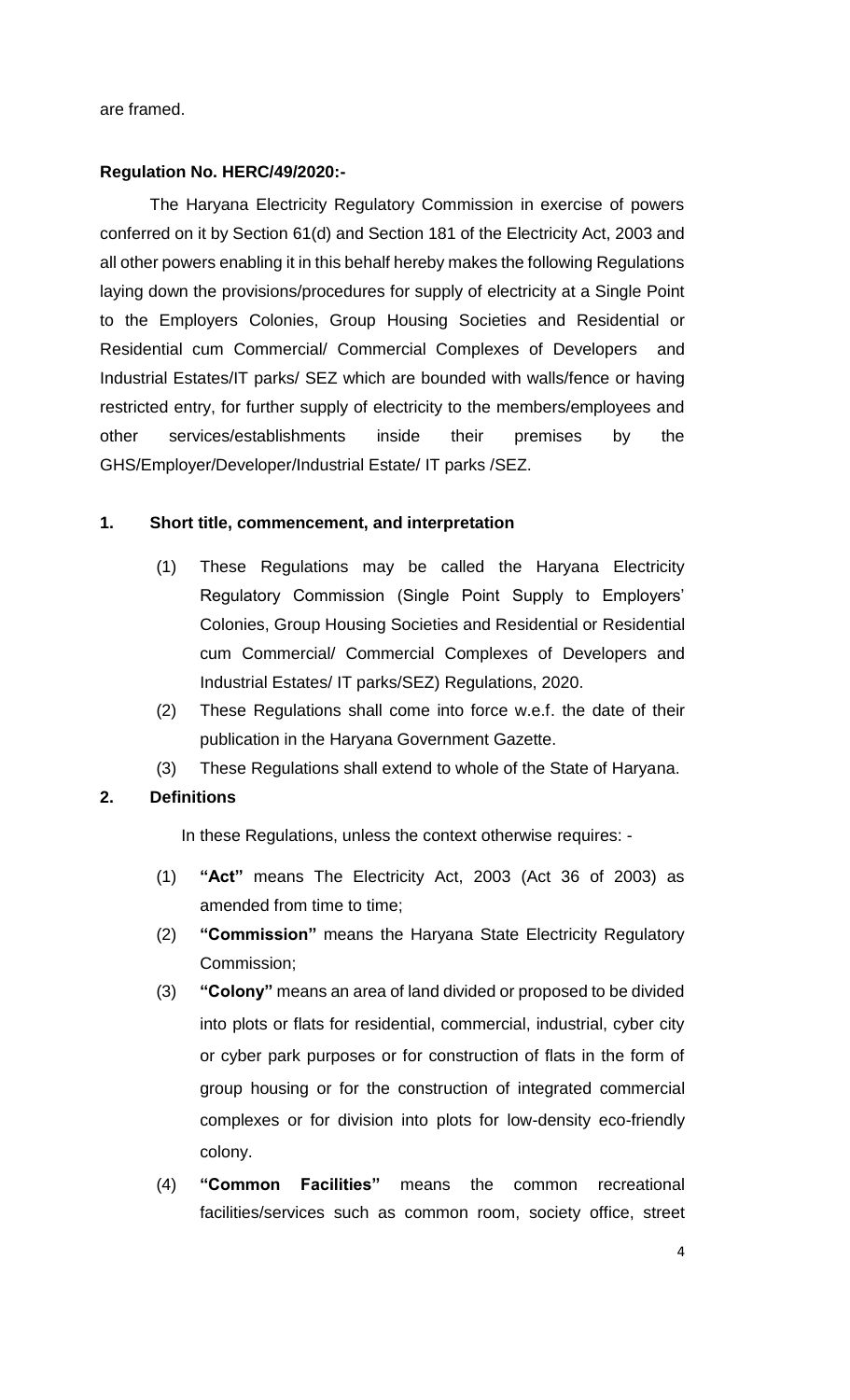lighting, sewerage treatment plant, ventilation system, common/parking areas, excluding club, school, convenience stores/shops etc. for the residents of a Housing Society/Colony/Complexes.

- (5) **"Developer"** means a person or a company, duly registered with appropriate authority, engaged in the business of developing residential/residential cum commercial complexes/Malls/IT Parks/Industrial Estates/SEZ **under the license obtained from the Town & Country Planning Department Govt. of Haryana or any other appropriate authority.**
- (6) **"Employer"** means **a person including any company or body corporate or association or body of individuals, in-corporated or not, or artificial juridical person.**
- (7) **Franchisee"** means a person authorized by a distribution licensee to distribute electricity on its behalf in a particular area within his area of supply.
- (8) **"Group Housing Society" i.e. GHS** means a residential complex owned/managed by a Co-operative Group Housing Society registered with the Registrar Co-operative Societies, Haryana including residential or residential-cum-Commercial Complex developed by a developer duly approved by an appropriate authority/ Registrar of Firms & Societies.
- (9) **"Infrastructure"** means the entire electrical distribution network within the premises of the Group Housing Society/Employers' Colony;
- (10) **"Prepaid Meter"** means a meter defined in the CEA Regulations for regulating the installation and operation of meters which facilitate use of electricity only after advance payment. The meters shall also include associated in-home display / keypad unit.
- (11) **"RWA"** means the Residents Welfare Association or any other similar body for the management of various activities including common facilities/services within the complex.
- (12) **"Users Association"** means the Association of the individual residents/owners/leasee of the space in the shopping Malls, Commercial complex or the Industrial Estate/SEZs beneficiaries of the Single Point Supply or the body of person for the management of various activities including common facilities/services within the Complex/Shopping Malls / Industrial Estates/ SEZs, duly registered with registrar of firms and societies.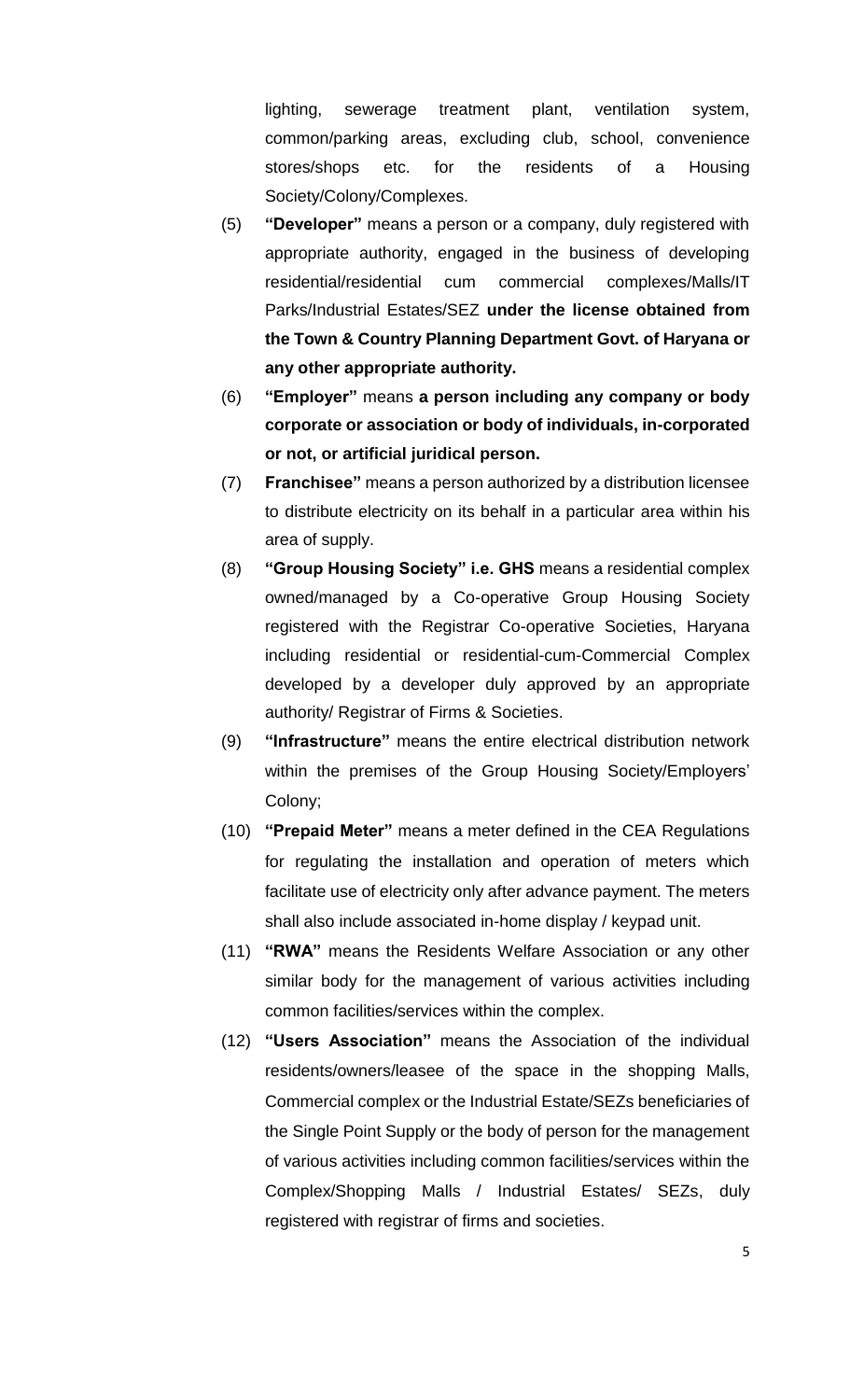Words or expressions used and not defined herein but defined in the Act or Haryana Electricity Reforms Act, 1997, Schedule of Tariff, the State Grid Code or any other Regulations issued by the Commission, shall, unless the context otherwise requires, have the meaning as assigned to them under the Act or Haryana Electricity Reforms Act, 1997 or Schedule of Tariff or the State Grid Code or such other Regulations issued by the Commission as the case may be.

# **3. Supply of electricity at Single Point by the Distribution Licensee to Employers' Colonies**

- **3.1** The Employers seeking new electricity connections for their Colonies which are bounded with walls/fence having 20 (twenty) or more residential units and irrespective of connected load shall be given Single Point Supply by the Distribution Licensee at 11 kV or higher voltage, depending upon the feasibility under bulk supply domestic schedule of tariff for making electricity available to his employees residing in the Colony and for common services/ non-domestic loads on such terms and conditions specified by the Commission. Distribution of electricity within the Colony shall be owned and managed by the Employer.
- **3.2** For the existing Employer's colonies, having 20 (twenty) or more number of residential units and irrespective of connected load, which are bounded by wall/fence having restricted entry and which presently do not have Single Point Supply but have individual electricity connections released by the Distribution Licensee to the employees residing in the colony, the distribution licensee shall convert, at its cost, the supply to such colonies to Single Point Supply at 11 kV or higher voltage, depending upon the feasibility, within 3 (three) months from the date of notification of these regulations and thereafter supply to such colonies shall be governed by these Regulations.

### **4. Supply of electricity by the distribution licensee to the Group Housing Societies (GHSs).**

**4.1** a) All Group Housing Societies seeking new electricity connections which are bounded with walls/fence having 20 (twenty) or more residential units and irrespective of connected load shall be given supply at a Single Point to the GHS at 11 kV or higher voltage depending upon the feasibility under Bulk Supply (Domestic) schedule of tariff for making electricity available to the members of the society residing in the same premises and other loads of common services/ NDS load etc. on such terms and conditions specified by the Commission.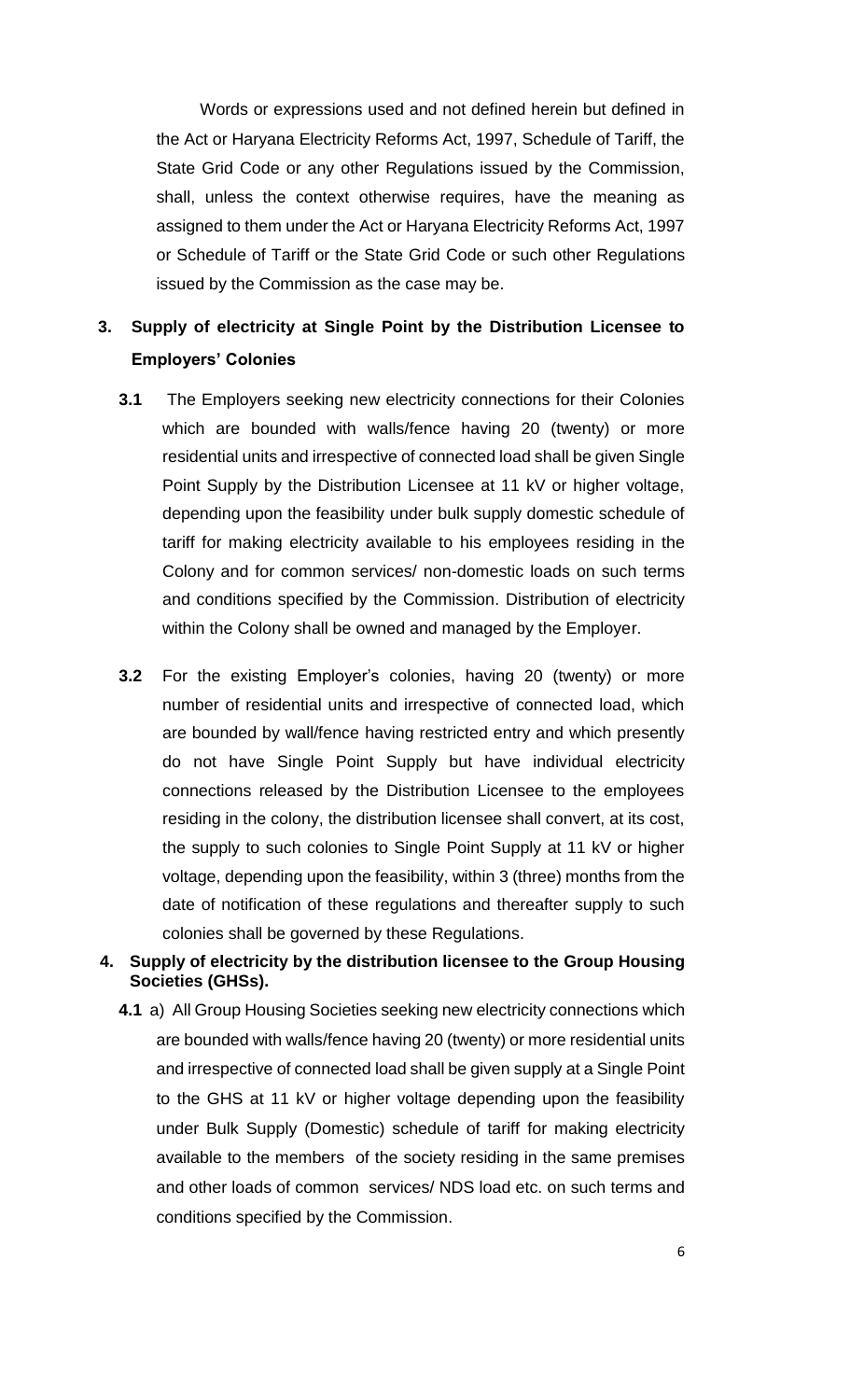b) The GHS may also be supplied through individual electricity connections to its residents / members and for common services / NDS loads by the licensee under relevant schedules of tariff and terms & conditions specified by the Commission.

Provided a reference meter is installed by the distribution licensee at its cost at the incoming supply point of the GHS distribution system and the GHS pays for the energy difference in consumption of the GHS as per reference meter and the electricity consumption of all the residents/members residing in the GHS including the consumption for the common services /other non-domestic loads if any as per their individual meter readings for each billing cycle over and above the losses specified by the Commission.

- **4.2** The distribution licensee, on an application from the GHS, as per clause (a) shall give Single Point Supply to the GHS at 11 kV or higher voltage, depending upon the feasibility, for making electricity available to the residents/members residing in the Colony and for common services/ non-domestic loads. Provided the distribution of electricity within the GHS shall be owned and managed by the GHS.
- **4.3** In case the GHS opts for release of individual electricity connections by the distribution licensee to its residents/members and for common services/NDS load, if any, as per clause 4.1 (b), the GHS will be obliged to furnish an undertaking to the distribution licensee, in the Form enclosed as Annexure-1, and shall give their acceptance to the conditions laid down as per Annexure -1
- (a) The Distribution Licensee shall provide and install a single reference meter at the incoming supply point at its own cost to measure consumption of electricity of the loads within the GHS.
- (b) The readings of reference meter and all individual meters within the GHS shall be taken on the same day for each billing cycle by the distribution licensee in the presence of the security guard or a representative of the GHS.
- (c) The total energy consumption of the electricity recorded at the incoming supply point of the GHS as per reference meter shall be compared with summation of the electricity consumption of all the members residing in the GHS as per their individual meter readings and the consumption for the common services /other non-domestic loads as per readings of relevant meters for each billing cycle. An energy difference of 4%, in case of supply up to 11 kV, and 5%, in case of supply at higher voltage, shall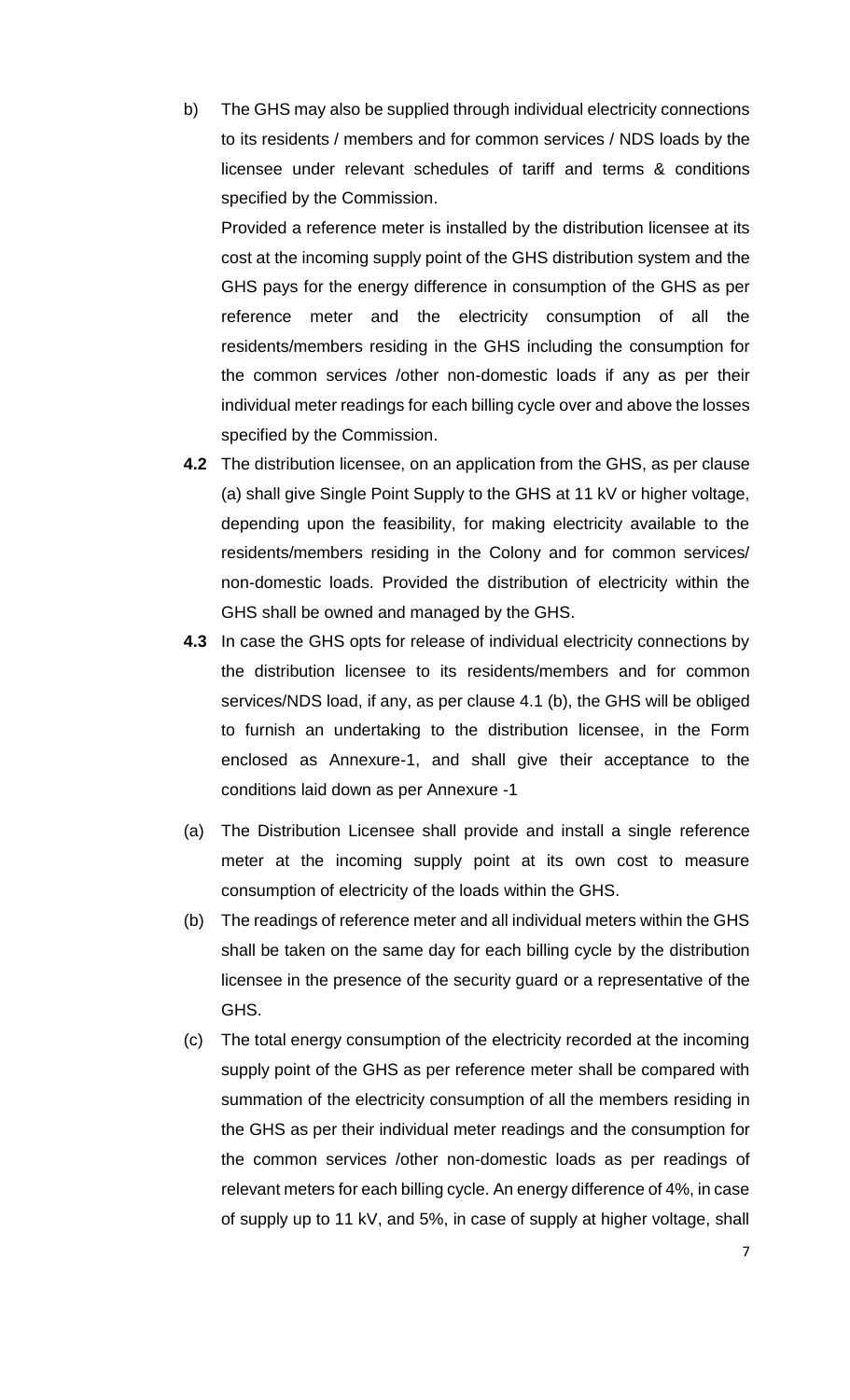be permissible towards transformation and distribution losses. In case the difference in energy consumption as above for any billing cycle works out to be more than 4%/5% as the case may be, the GHS shall be liable to pay for the difference in energy consumption over and above 4%/5% at the rate of energy charges as applicable for the highest slab under Bulk Supply (DS) category.

- (d) The distribution licensee shall raise bill for the energy difference for each billing period on the GHS and the same shall be payable by the GHS. If payment is not made within the due date, late payment surcharge, as applicable, shall be leviable. In case of non-payment of the bill for the energy difference for two consecutive billing cycles, supply to GHS may be disconnected from the single point energy meter (reference meter). The supply will be restored only after clearance of the dues for energy difference along with the surcharge and applicable reconnection charges.
- **4.4** After receipt of undertaking as above from the GHS, the distribution licensee shall release individual electricity connection to the residents/members and for the common services under DS category and NDS load, if any, under NDS category. A reference meter shall be installed by the distribution licensee at the incoming supply point of the GHS.
- **4.5** In case a new GHS opts for the second option under Regulation 4.1/4.2 i.e. installation of reference meter, the distribution licensee shall ensure that only a duly tested reference meter of specified accuracy and compatible with Automatic Meter Reading (AMR) System is installed at the incoming supply point. The licensee shall further ensure that in case of existing GHSs, that none of the meters of the residents/users or for the common facilities/services is defective or dead stop and that no resident or common service connection is billed on average basis at the time of commencement of billing for energy difference as per Regulation 4.1 (b)/4.3 The distribution licensee shall also ensure that all the meters getting defective or dead stop subsequently, both for new as well as existing GHSs, are replaced immediately.
- **4.6** The billing period of Domestic consumers & other categories of connections if any, within the GHS and also for billing of energy difference shall be same as for domestic consumers. However, the ACD/Security for consumption may also be recovered accordingly. In case of energy difference for the consumption recorded at the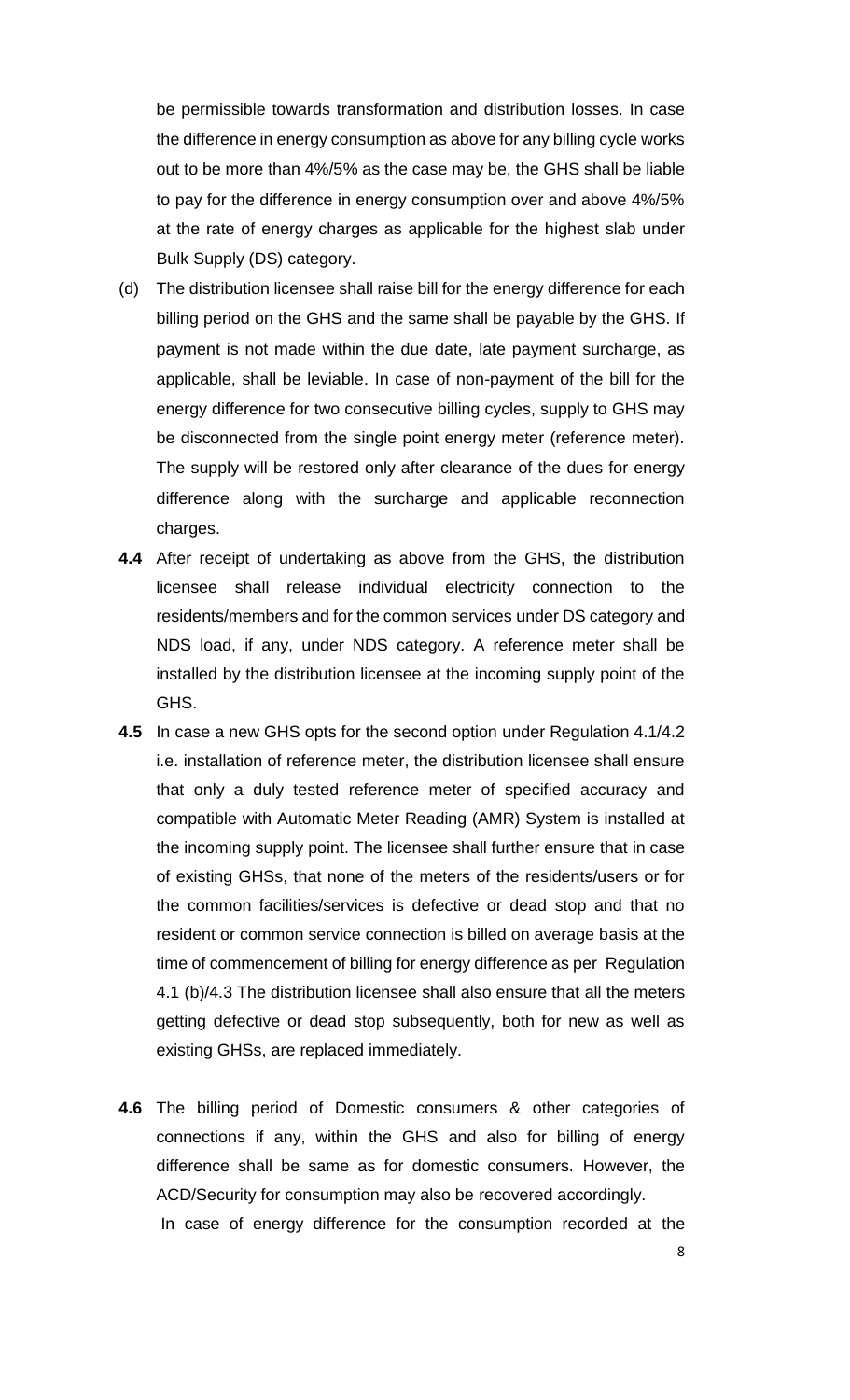reference meter and the summation of consumption recorded by meters of all individual consumers/residents in the colony including the meters provided for common services/NDS load etc. for any billing period works out to be more than specified limit, the distribution licensee shall conduct a thorough checking / investigation in the GHS to ascertain the reason for higher energy losses and take possible remedial measures. The GHS will extend all cooperation to the staff/officers of the distribution licensee for carrying out such checking/investigation.

**4.7** In case existing GHS submits application for conversion to Single Point Supply, the conversion to Single Point Supply shall be effected by the distribution licensee within one month of the receipt of application from the GHS. The cost for the conversion to Single Point Supply of an existing GHS shall be borne by the distribution licensee

# **5.1 Supply of Electricity by distribution licensee to appropriate Government**

Defence Establishments, MES, Railways, central PWD institutions/works, Jails, Police/ Para Military Establishments/ colonies, Irrigations head works, Universities / Hospitals/ medical colleges, Educational institutions under the control of State Govt./in private sector, the SEZs being considered as deemed licensee under the Act and Delhi Metro Rail Corporation are entitled to avail Single point supply under these regulations subject to the conditions as specified in these regulations and the relevant schedule of tariff categorized based on the uses of load. The distribution of supply within the complex shall be owned & managed by the establishment falling under the clause appropriate government.

Provided further, the entities covered under deemed licensee or the SEZ may also opt to source power from other than the licensee of the area and get their tariff determined from the Commission upon filing ARR petition with the Commission.

# **5.2 Supply of Electricity to Developer's Commercial Complex, /Shopping Malls/Industrial Estates/IT Park**

The Developers / Users Association in such complex(s) seeking new electricity connection on single point supply for their commercial complex/ Shopping Malls /IT Park etc. shall be supplied electricity at Single Point by the distribution licensee of the area for supply to the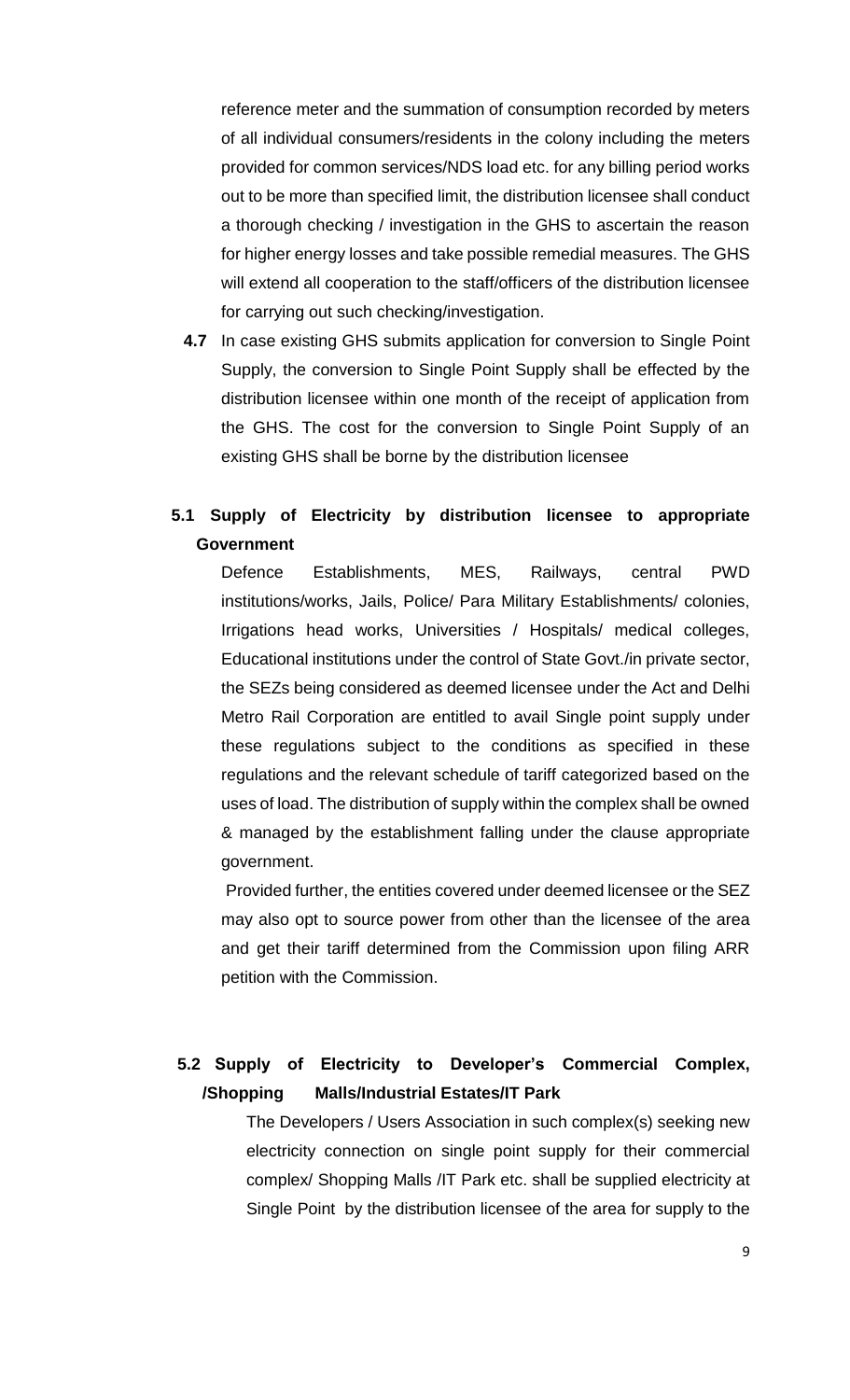individual consumers in such commercial complexes/Shopping Malls/IT Park etc., as per the terms and conditions as specified in the Regulations under the relevant schedule of tariff specified for the respective category of load i.e. bulk supply for commercial complex/shopping mall/IT park & Industrial tariff for Industrial Estate /Group of Industries etc.

Provided the Industrial Estate or a group / cluster of industry may also be provided the Single Point Supply by the distribution licensee subject to approval of the Commission.

Delhi Metro Rail Corporation shall also be provided supply at single point for its traction and other load including the load of various individual consumers of the space leased by it in its various metro stations for commercial activities at the tariff specified by the Commission. However, the such commercial loads shall be metered separately and billed to the Delhi Metro by the licensee at NDS tariff in the single point supply bill.

**5.3** The individual consumers in the GHS/Employer's Colonies/Residential cum Commercial/Commercial Complexes/ Shopping Malls/Industrial Estates/IT Park where Single Point Supply has been provided shall be treated at par with the consumers of the distribution licensees and shall have the same rights and obligations as that of other consumers of distribution licensee. These consumers shall also be covered under all other relevant Regulations of the Commission including CGRF and Ombudsman Regulations, and tariff order issued by the Commission, provided that in case of the provision of section 126, 135 and 138 of the Act the distribution licensee shall be authorized to take necessary action as per these provisions of the Act in coordination with such Employer's Colony/GHS/ RWAs/Users Associations.

### **6 Terms & Conditions for Single Point Supply**

- **6.1 Employers' Colonies, Group Housing Societies, Developers' Commercial Complexes/ Shopping Malls/Industrial Estate/IT Parks/ SEZ covered under Regulation 3.1, Regulation 4.1, Regulation 5.1 and Regulation 5.2 respectively.**
	- (a) For supply of electricity at Single Point to colonies falling under the purview of Regulation 3.1, a GHS as per Regulation 4.1 consumer covered under appropriate Govt/deemed licensee as per regulation 5.1 and Commercial Complex/ Industrial Estates/ IT

10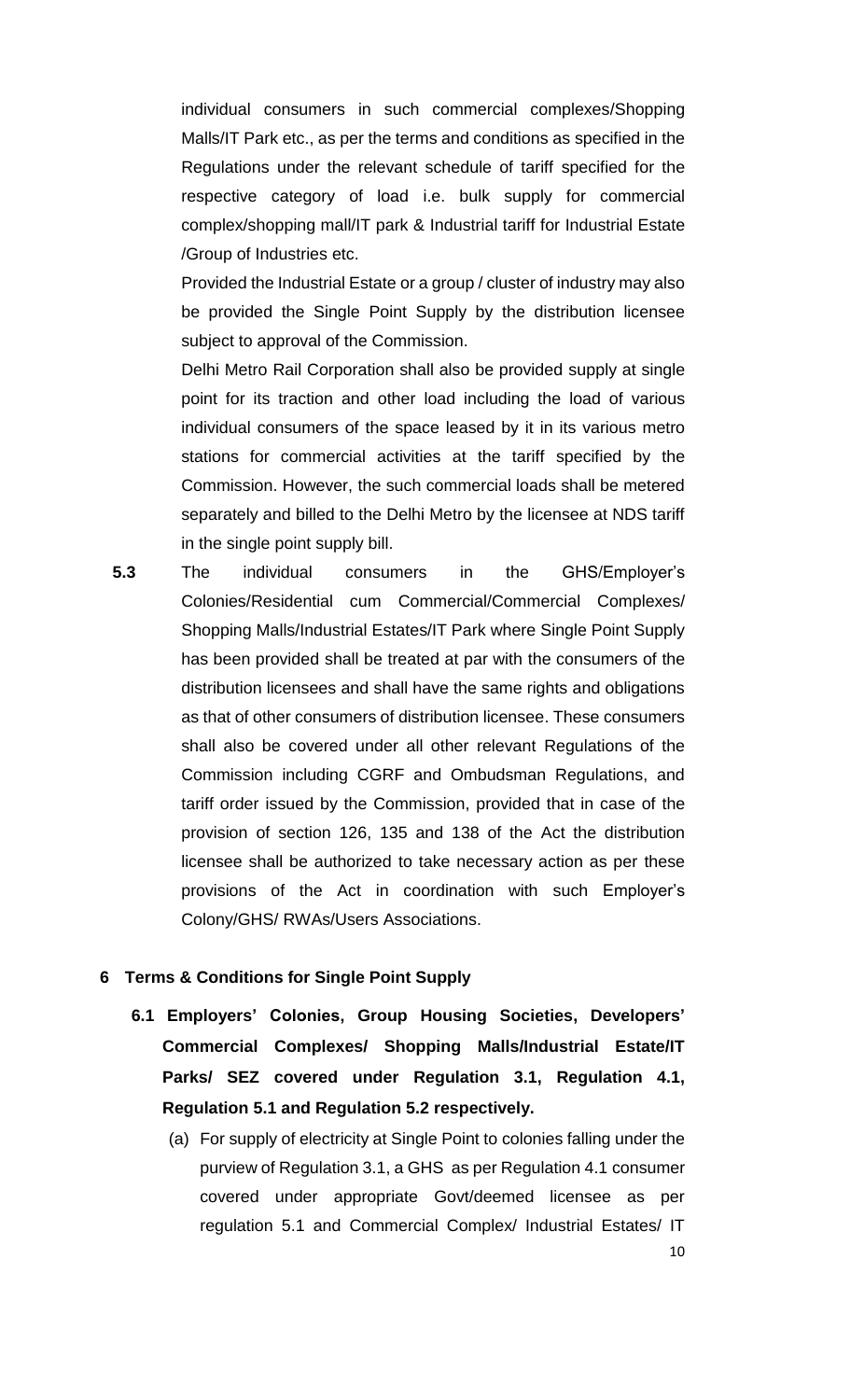park/SEZ covered under Regulation 5.2, the Employer/ GHS/Developer/ Users Association shall be obliged to seek connection for supply of electricity at a single point at 11 kV or higher voltage under these Regulations by submitting an application in the prescribed form with requisite charges to the Distribution Licensee giving complete details of the load of all residential units, common services and other non-domestic/ Industrial loads if any. The Distribution Licensee will supply electricity at a Single Point at 11 KV or higher voltage subject to technical feasibility.

Provided that in case of Developer/Users Association covered under Regulation 4.1 or 5.2, the distribution licensee shall ensure, before release of Single Point Supply connection, that the Developer has completed the installation of entire electrical infrastructure within its complex as per the approved electrification Plan.

Provided, if at the time of energization of the system it is noted that the concerned Developer has not executed the complete work as per the electrification plan approved by the licensee, the Developer shall be required to furnish the Bank Guarantee for the balance incompleted work as per regulation 4.12 of HERC Duty to Supply Electricity on request, Power to recover expenditure incurred in providing supply and Power to require Security Regulations, 2016 as amended from time to time. The licensee shall not release single point supply Connection or individual connections under Regulation 4.1(b) to the residents/users in such areas without taking requisite Bank Guarantee.

Provided further, that on completion of the electrical infrastructure by the Developer, the operation and maintenance of these assets shall be handed over to the RWA/Users Association and the Single Point Supply connection if any taken by the Developer shall be got transferred/changed in the name of RWA/Users Association along with all the securities deposited with the distribution licensee and other guarantee/warrantee of the electrical equipments installed.

b) The Employer/GHS/ Developer/ Appropriate Government/Users Association will install, operate & maintain all infrastructure, including substations/transformers, required for distribution of electricity within the premises of the Employer/GHS/Developer/Users Association at his own cost.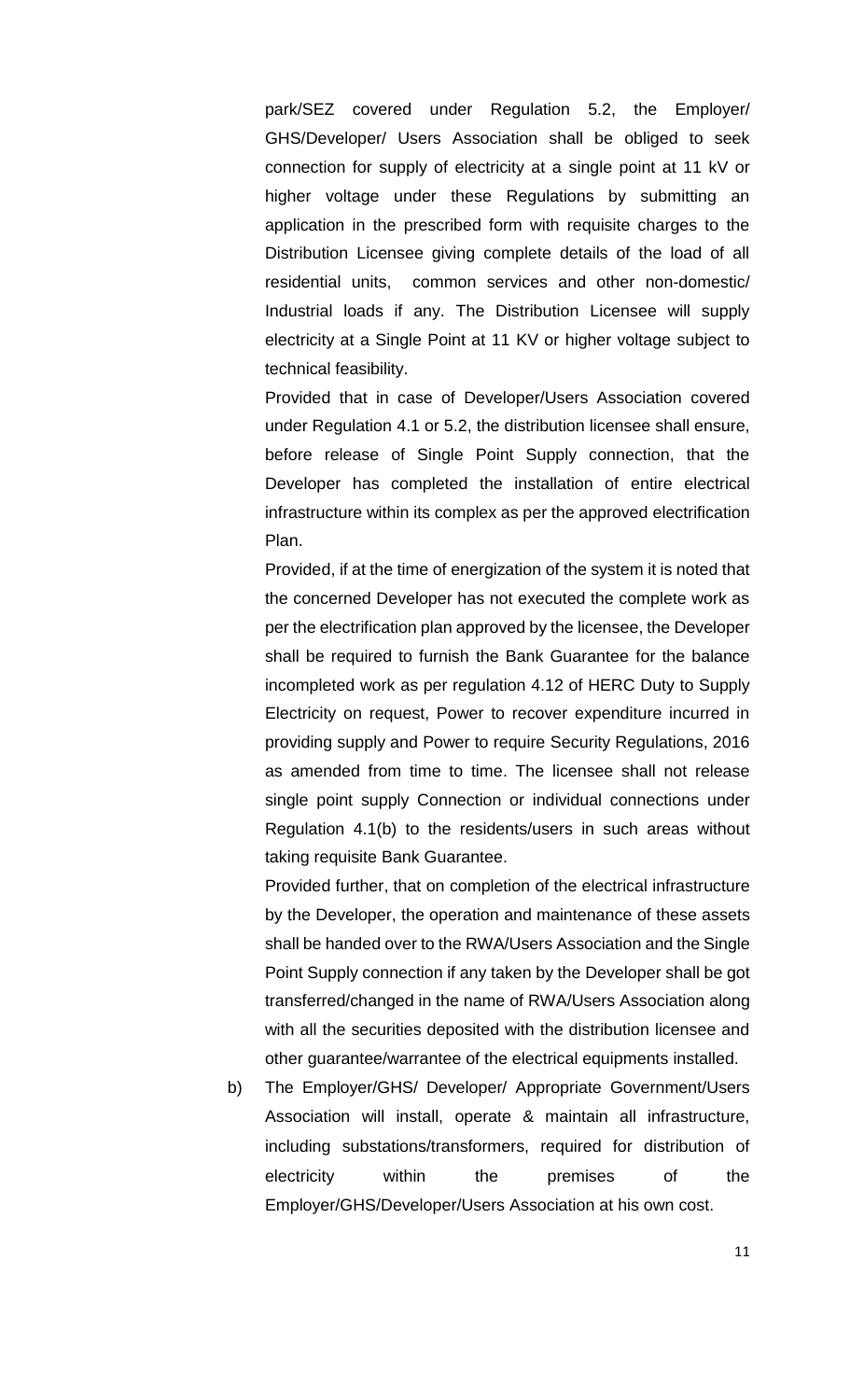c) The Employer/GHS/ Developer/User Association shall provide distribution infrastructure including transformer(s)/substation(s) within the GHS/Complex. The meter/metering equipment, for supply of electricity at a Single Point shall be installed at an easily accessible place in the Colony/GHS/Complex. All the equipment installed shall meet with the safety requirements as per Central Electricity Authority (Measures relating to Safety and Electric Supply) Regulations, 2010.

(d) Employer/GHS/ Developer/Appropriate Government/Users Association shall provide meters for measuring electricity consumption of licensee's supply at Single Point compatible with AMR/AMI system of the licensee and for all the residents, common facilities/services and other non-domestic/other loads etc. as per the standard specifications and duly tested/sealed from the licensee's/accredited test lab.

Employer / GHS / Developer/ Users Association shall be responsible for all liabilities & obligations including individual metering, billing, and collection of charges from individual users and payment of energy bill for Single Point Supply to the Distribution Licensee. The meter reading of the Single Point Supply shall be taken by the distribution licensee in the presence of the security guard and/or a representative, of the Employer/GHS/ Developer/Users Association.

The Employer/GHS/ Developer/Users Association shall ensure, that none of the meters of the residents/users or for the common facilities/services is defective or dead stop. In case of meter getting defective the same shall be replaced immediately and no resident/user or common service connection be billed on average basis for more than one billing cycle. It must be ensured that all the meters getting defective or dead stop are replaced immediately.

#### **General terms and conditions:**

**e)** Distribution Licensee shall supply electricity to these consumers at the required voltage level at a Single Point and the same shall be covered under Urban supply Category. The Developer/User Association intending to avail Single Point Supply for their area shall be required to submit the requisite documents for approval of the load and electrification plan of his licensed area. The total ultimate load for Single Point Supply shall be estimated based on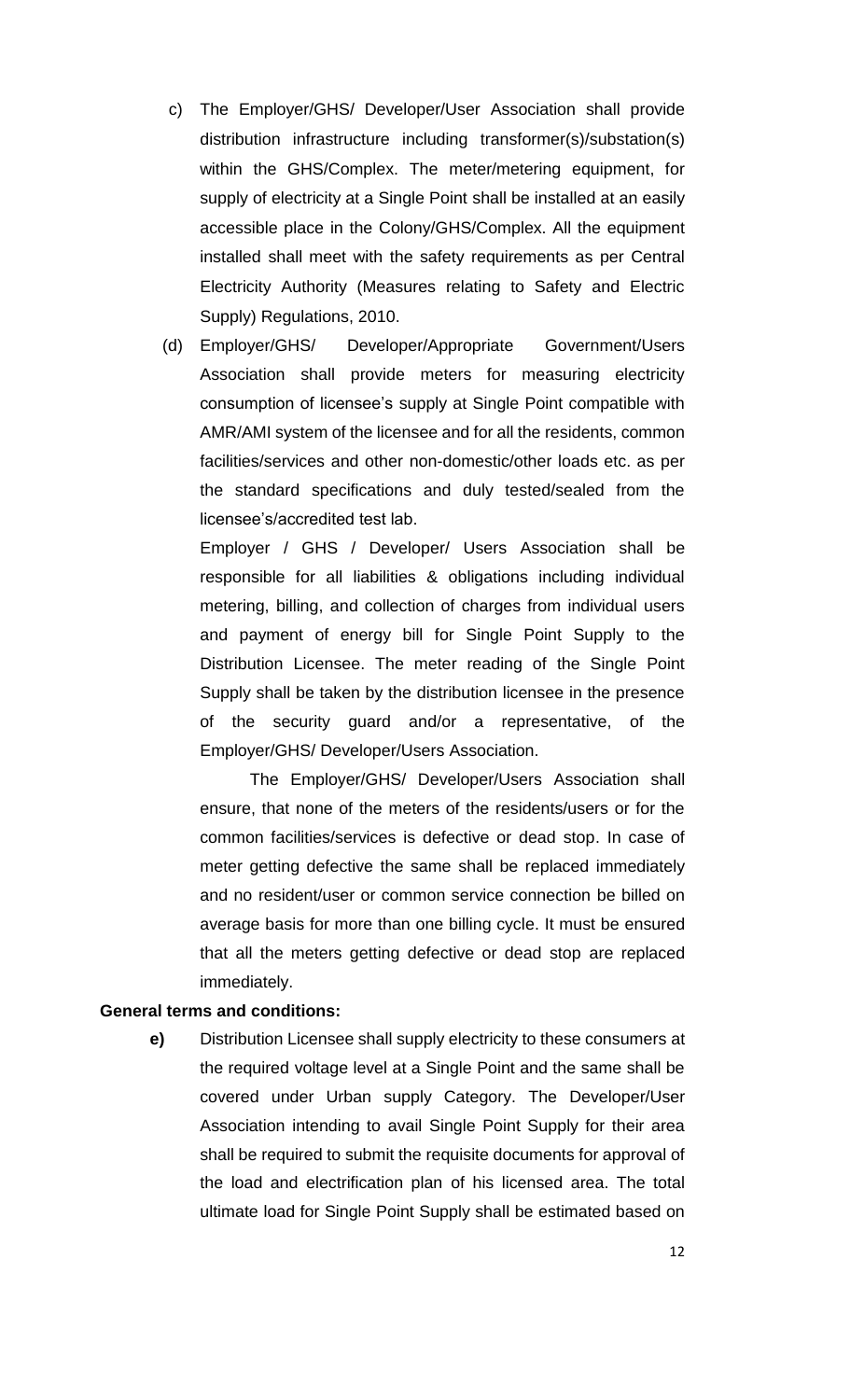the norms/guidelines issued by licensee in this regard from time to time.

i) The phase wise development of the Electrical Infrastructure of such area/complex/colony as per requirement shall be permitted by the licensee provided the phase wise development of area is approved by the Authority issuing the Licensee i.e. Town & Country Planning Department, Haryana/HRERA. In case the developer/Users Association requests for supply at a lower voltage than the specified voltage as per approved plan for meeting the partial load/demand, the request may be accepted by the Distribution Licensee subject to deposit of cost of works for supply at the lower voltage and furnishing Bank Guarantee (BG) equivalent to as provided in Regulation 6.1(a) for the cost of specified voltage level transmission line bay and , Sub-Station at his end including the cost of balance incomplete electrical infrastructure to be installed. The amount of Bank Guarantee shall keep on reducing with the completion of remaining works of the transmission line, sub-station and the electrical infra structure in the Complex/ colony.

Provided, in case of phase wise development approved by the appropriate authority the connection for phase wise load shall be released to meet the requirement of such complex on completion of electrical infrastructure of the respective phase as per the approved electrification plan of the developer.

ii) The Developer /Users Association shall deposit an amount equivalent to Security (ACD) of total load/Contract Demand of the consumers in such area as per regulation. The first review shall be carried out only after 12 months consumption from April to March is available with licensee. The interest on Security (ACD) shall be payable to the Users Association as per provisions of the Regulations in vogue.

The connections to the individual consumers and the common services and other loads in such area shall be released by the User Association after executing necessary Agreement, with the individual consumers, specifying the terms and conditions of supply in line with the A&A forms of the Licensee and recovery of Security (ACD) and meter Security and such other charges as approved by the Haryana Electricity Regulatory Commission.

iii) The Users Association shall develop an efficient coordinated distribution system in its area to supply electricity to the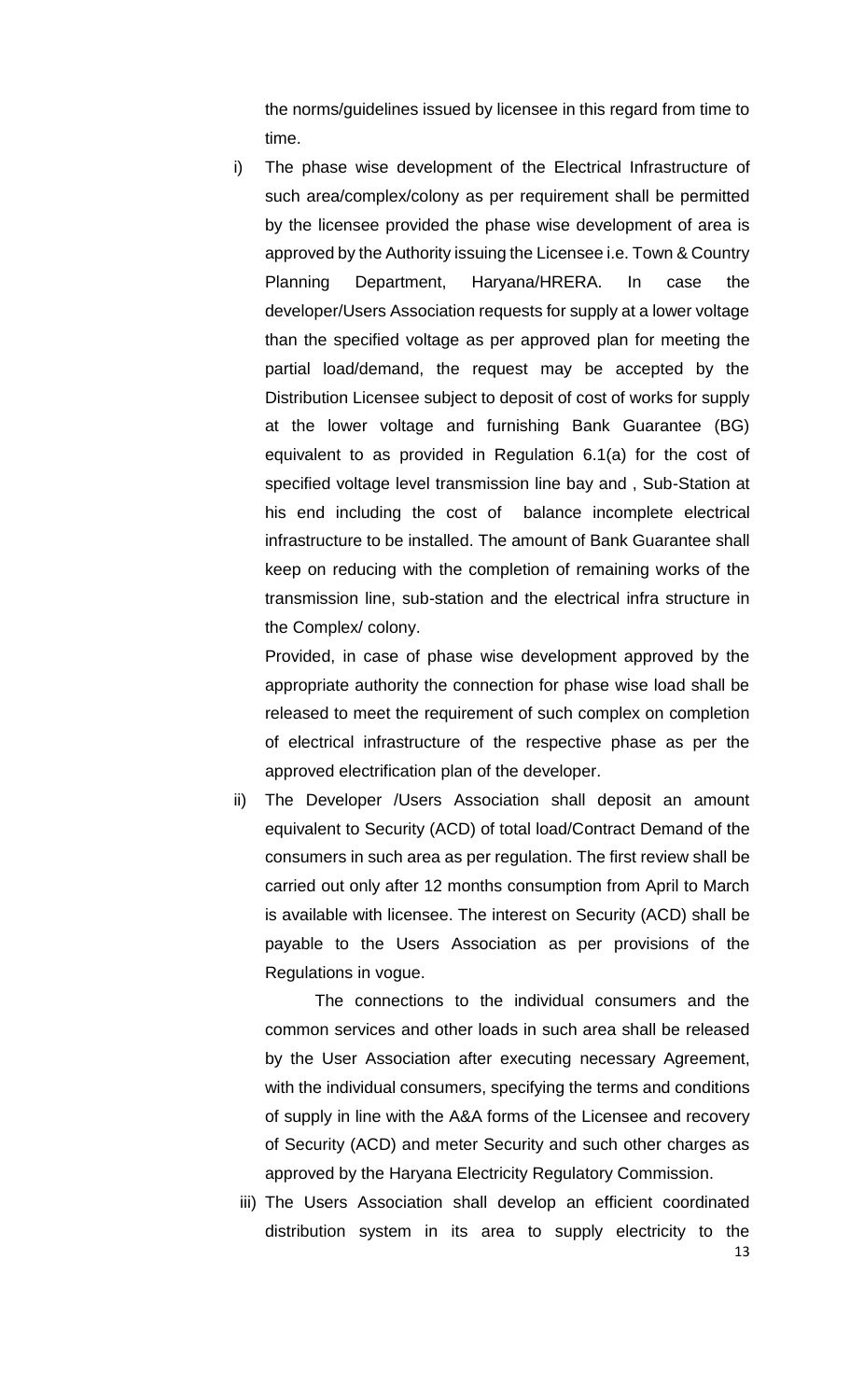consumers. This includes installation of Meter(s)/metering equipment for supply of electricity at an easily accessible place in accordance with the provisions in the regulations.

- iv) The power supply shall be made available by the Distribution Licensee to the area as per existing load shedding/power cut instructions as approved by the Commission. However, the Users Association may make its own arrangement for standby back-up power in its area of supply to provide 24X7 days continuous supply and shall ensure that system for standby power shall in no way interfere with the distribution system of the Licensee and shall also ensure there will be no back feeding of supply to Distribution Licensee's system.
- v) All relevant provisions of Supply Code-2014 and amendments thereof, Duty to Supply Regulations 2016 and amendments thereof, Standards of Performance & other regulations framed by the Commission including the tariff orders issued by the Commission from time to time shall be applicable to the Users Associations except Section 126, 135 & 138 of the Act wherein Distribution Licensee shall be authorized to take necessary action. The Users Association shall be responsible for the operation and maintenance of the distribution system within its area of supply to meet with the standards prescribed by the Commission. The Users Association shall render all necessary assistance to Distribution Licensee for any inspection, verification or action to be taken under Section 126, 135 and other provisions of the Electricity Act, 2003.
- vi) Users Association may install dual supply meters as per standard specifications in case back up supply is provided to the consumers for proper accounting of the electricity supplied from Distribution Licensee and the backup source. The Users Association shall certify that all the meters installed are duly tested and calibrated as per provision in the electricity supply code.
- vii) The Users Association shall issue regular monthly electricity bills to the individual consumers residing in the colony/complex on the format approved by the Commission. The resident /users shall be charged for their consumption as per tariff approved by the Commission for respective category of consumers.
- 14 viii) The Users Association shall be responsible for billing, collection of revenue and proper categorization of consumers for correct revenue recovery as per Schedules of Tariff and shall keep updated billing records of all the consumers in the billing data base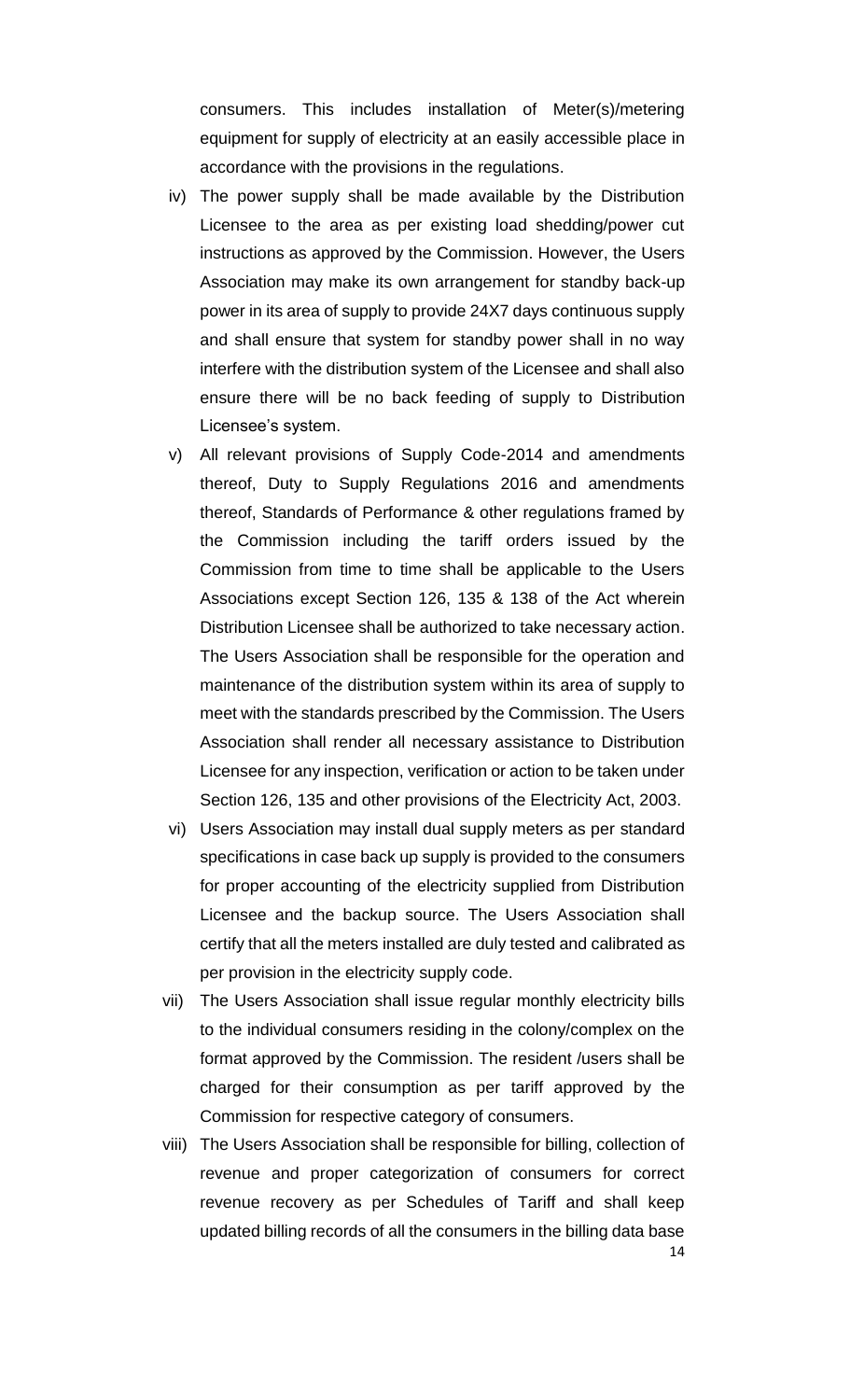as per Distribution Licensee's requirements and the same shall be supplied monthly to the concerned distribution office of the area.

- ix) The temporary connections for DS/NDS category to the individual occupants of such colonies/complexes for their temporary needs during the period of construction etc. may also be provided by the Users Association to such individual occupants residing in these colonies/complexes. The meters for such connections shall be provided and sealed by the Users Association and consumption shall be charged at temporary supply schedule rates of the Distribution Licensee.
	- x) The GHS/RWA/Developer/Users Association shall ensure meter reading / reading through any other mechanism devised for taking readings accurately for preparation of bills of the individual consumers, common services connection in their GHS/Colonies Complex/Estate/SEZ and shall arrange for Distribution of these bills and the collection of payment from the consumers.

# **6.2 Existing Employer's Colony/GHSs covered under the provisions of Regulation 3.2 and Regulation 4.7 who opts for Single Point Supply.**

- a) The existing Employers Colony/GHS shall submit the application to the Distribution licensee for conversion of electricity supply of the Employers Colony/GHS into Single Point Supply under these Regulations. The Distribution Licensee shall convert the supply to Single Point Supply at 11 kV or higher voltage subject to technical feasibility as per Regulation 3.2 and Regulation 4.7 respectively. The cost for conversion to Single Point Supply shall be borne by the distribution licensee. The employees/members residing in the Colony/GHS will cease to be the consumers of the licensee from the date of conversion which may preferably be coincided with the completion of current billing cycle so as to avoid any accounting problems.
- b) The energy meters installed at the premises of the members/employees residing in the Colony/GHS will be allowed to remain in place and the Distribution licensee will retain the meter security deposits of the employees/members. The responsibility for replacement of meter/installation of new meter shall be of Employer/GHS after the conversion of their supply to Single Point Supply fold.

The advance consumption deposits (ACDs) of the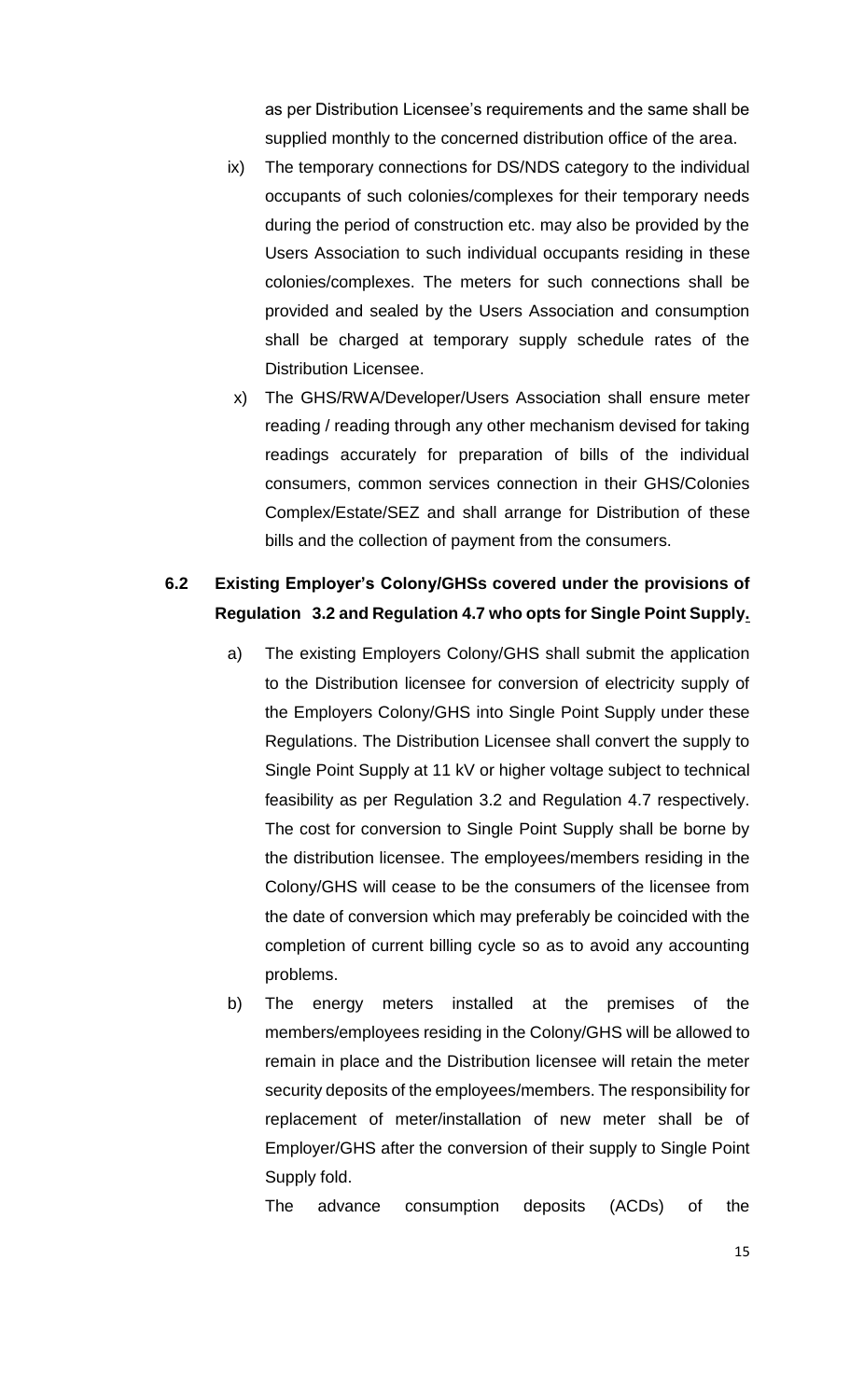employees/members/Common Services/NDS connections with the licensee shall be deemed to be the ACD payable by the Employer /GHS for Single Point Supply connection. The members/employees shall forfeit all claims with regard to their individual meter securities/ advance consumption deposits. Similarly, Employer/GHS shall also forfeit all claims with regard to meter security/ advance consumption deposits for common services/NDS loads.

c) In case of GHSs/Colonies where the electrical infrastructure including substations/transformers etc. for supply of electricity within the Employer Colony/GHS has been installed at the cost of Employer/ GHS or the Distribution Licensee, irrespective of fact that whether the ownership is presently with the Employer/GHS, the operation & maintenance of the electrical infrastructure shall be carried out by the Employer/GHS at their cost.

Provided that if the Employer/GHS/ Appropriate Govt. Developer/Users Association, so require, the operation and maintenance may be done by the distribution licensee on payment of the O&M Charges @1.5 % of the cost of internal electrical infrastructure (estimated cost at current rate as per cost data book) per annum provided, the cost of replacement of transformers and switch gears if any shall be borne by the GHS/Developer/Users Association.

# **6.3 Developers' Commercial complex/Shopping Mall/IT Parks/ Users Association covered under regulation 5.2**

The Developers having Single Point Supply connection for their Residential-cum-Commercial/ Commercial Complexes /Shopping Malls / IT Parks etc shall enter into an Agreement with the Distribution licensee of the area of supply through their Users Association and the connection shall be got changed in the name of Users Association once the complex is taken over by the Users Association and shall perform the function of Supply, Metering, Billing and Collection for supply of electricity to the users/ residents, common services, NDS and other category of loads if any in such complexes as per the terms and conditions specified in the Regulations.

#### **6.4 Billing of Single Point Supply**

16 For the purpose of billing of Single Point Supply the energy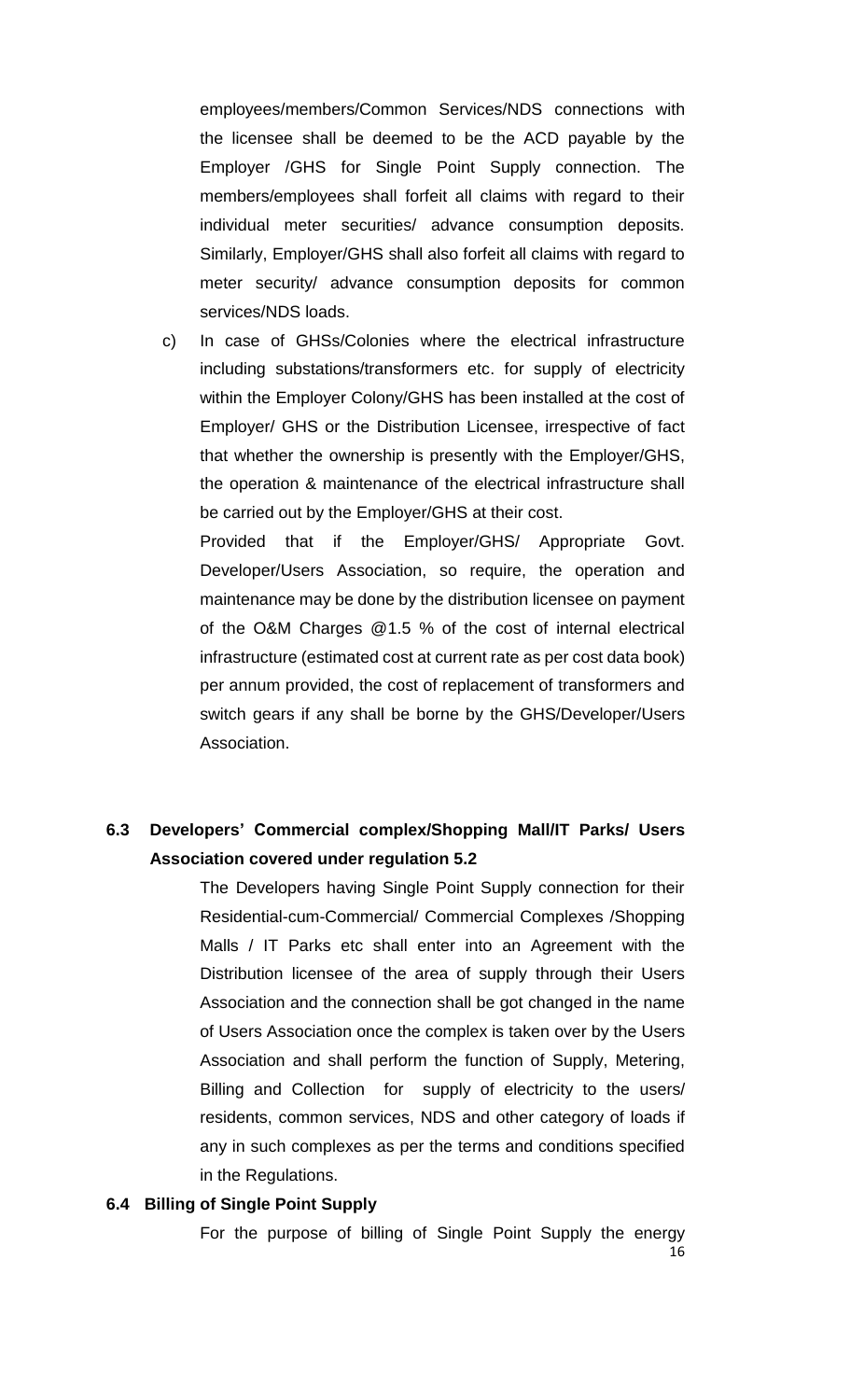consumption and combined maximum demand of Employer Colony/GHS/Residential -cum-commercial Complex/Commercial complex will be recorded by Single Point Supply meter. A rebate of 4% in case of supply at 11 kV and 5% in case of supply at higher voltage in the energy consumption will be admissible to cover the expenses that may be incurred by the GHS/ Employer in meeting their obligations such as individual Metering, Billing, Collection of charges from individual Residents/Users etc. Provided in case of Single Point Supply to Commercial Complex, Shopping Mall, a rebate of 1% in their energy consumption will be admissible to cover the above such expenses.

Further, in case of single point supply to Industry/IT parks /SEZ the billing will be on the consumption of electricity recorded by the meter provided at single point supply.

The energy consumption after allowing the rebate as above and the maximum demand recorded by Single Point Supply meter will be billed at the tariff as applicable to Bulk Supply (Domestic) category for GHS/Employers colonies and other relevant category tariff i.e. NDS /bulk supply /Industrial tariff in case of Commercial Complex /Users Associations and the Group of Industries.

In case of Employer Colony/GHS the bulk supply (domestic) tariff shall be charged on the consumption of domestic loads and the common services loads including the load of lifts, water and fire pumps. Provided the common services load is in the ratio of 15:85, with domestic load. In case the common services load is more than the ratio prescribed 17.64% of domestic load the excess load shall be charged at the NDS tariff along with other NDS load if any.

Provided further, that all other terms and conditions as applicable to Bulk Supply (Domestic) category as laid down in the Schedule of Tariff notified and as amended by the Commission from time to time shall be applicable for Single Point Supply unless otherwise provided for in these Regulations.

In case an office complex or other non-domestic loads are also existing within the GHS/Colony, the apportionment of energy (after allowing the rebate) and combined maximum demand for billing under Bulk Supply (Domestic) category and NDS category shall be as detailed in the Annexure-2**.**

In case of Single Point Supply to categories covered under the definition of appropriate government, Users Association and Group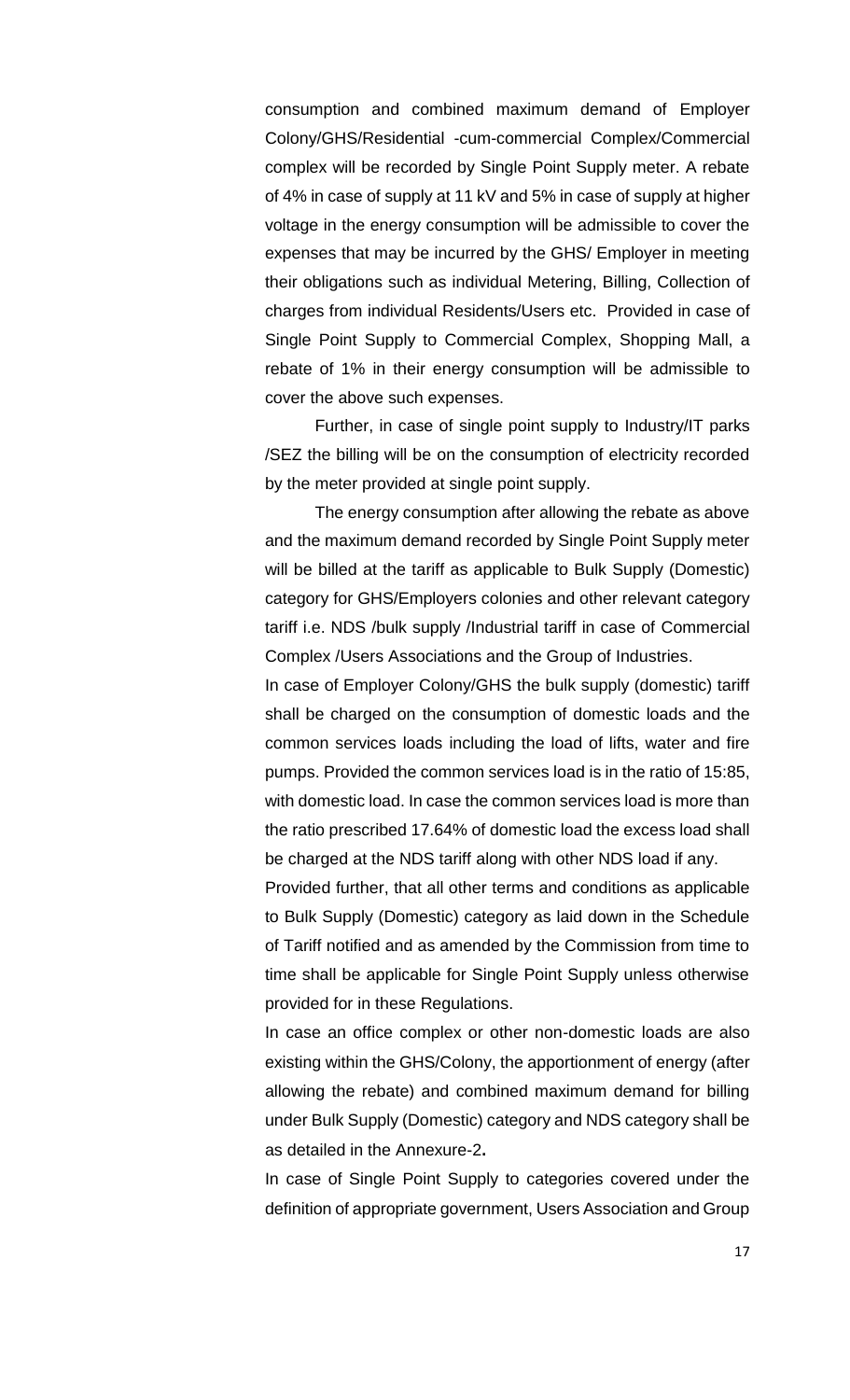/Cluster of Industries, the tariff as applicable to bulk supply /NDS /Industries shall be chargeable respectively.

- **6.5** The Distribution Licensee may accept part payment against energy bills for Single Point Supply not less than 80% of the amount due as per the energy bills raised in GHS/Employer's Colonies. The GHS/Employer shall, however, ensure that pending payment is cleared in such manner that outstanding arrears at any time are not more than one month old failing which the connection shall be disconnected by the licensee. However, in case of part payment the late payment surcharge, as applicable, shall be payable on the unpaid amount.
- **6.6** a) The Employer/GHS/Users Associations will not charge the Residents/Individual Consumer, Common Services and other category loads in the Colony/GHS/ Complex for electricity supplied, at a rate higher than the tariff for Domestic Supply (DS)/other relevant category, approved by the Commission from time to time.

b) In case any Employer /GHS/Users Association charge the individual consumers with in its complex for electricity supplied at rates higher than the Domestic supply tariff/ other relevant category tariff (as per usage of electricity) approved by the Commission, the aggrieved Residents/Members shall have the right to jointly file a complaint against such GHS/Employer/Users Associations before the CGRF/Ombudsman as per these Regulations for Redressal of their grievances.

**6.7** The Single Point Supply meter will be read and billed on monthly basis after completion of each calendar month for proper application of tariff as the reading prior to completion of month or post completion of the calendar month may affect the bulk supply (Domestic) tariff slab applicable on Single Point Supply to Employer's Colonies / GHS.

> The Employer /GHS shall update the occupancy status (nos. of flats/dwellings occupied as on each billing date) in writing to the licensee for proper billing to avoid any wrong application of tariff for Single Point Supply.

**6.8** In case the DG backup supply has also been made available for the Residents, the Employer/GHS /Developer/Users Associations will be free to charge the residents separately for the same either in the form of annual charges for backup supply or based on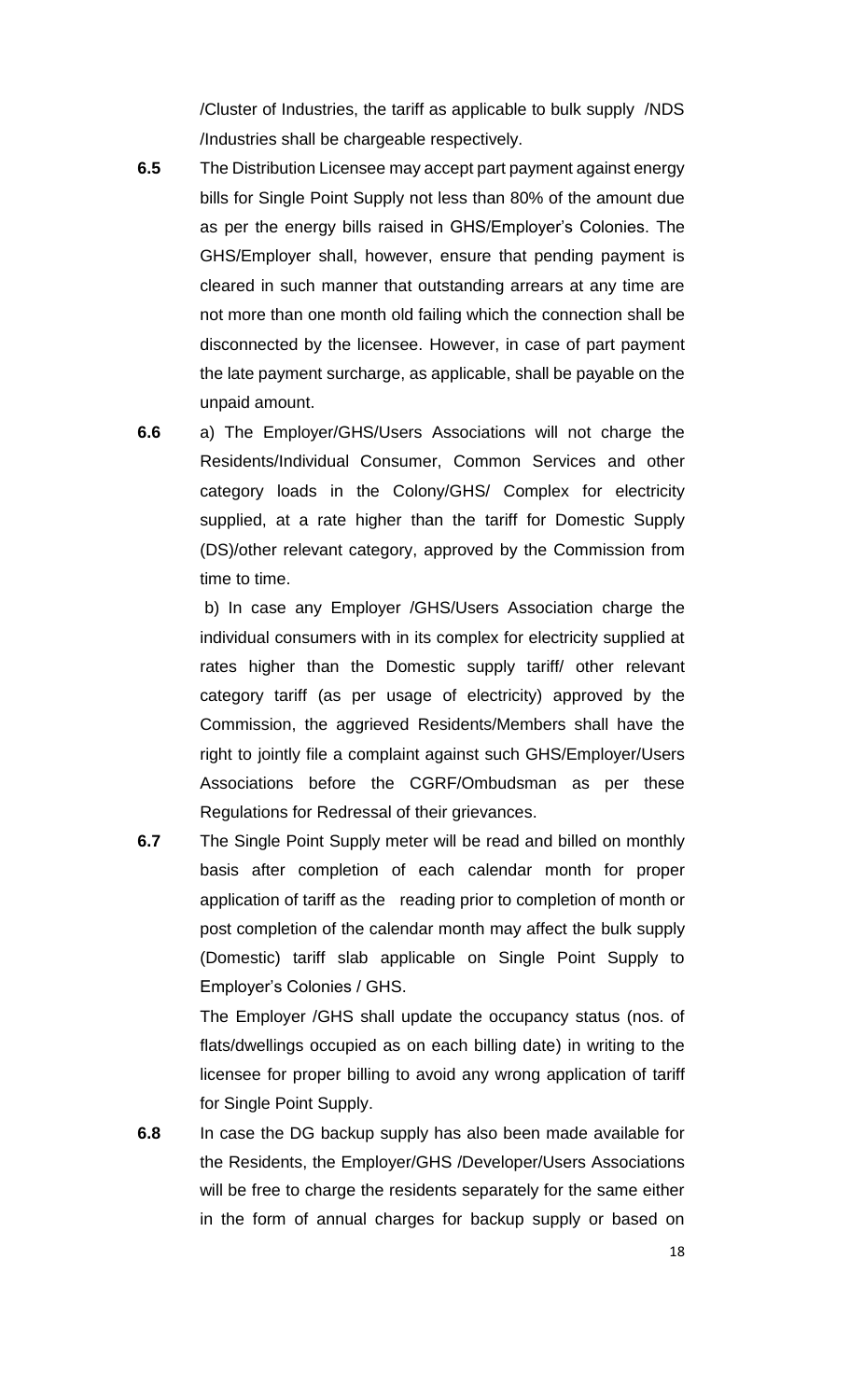individual consumption of such supply by each Resident/user by providing separate/dual register meters for backup supply. It will, however, be mandatory for the Employer/GHS /Developer/Users Associations to install a meter at their cost, to record total energy generation by such backup supply generator, which will be got duly tested and sealed from the Distribution Licensee by payment of requisite charges.

**6.9** In case an individual member/employee/User do not pay his electricity dues to the GHS/Employer/RWA/User Association or his share in the amount payable by the GHS/Employer/Users Associations on account of energy difference i.e energy supplied at Single Point Supply and the summation of consumption of all individual meters with in the society/complex less the specified losses as per provisions of Regulation 4.1(a) or Regulation 4.1(b), the Employer/GHS/Users Associations shall be within its rights to disconnect the supply of such defaulting member/resident/User in the GHS complex.

> The GHS/Employer /Users Associations shall also recover the TDCO/RCO charges on restoring the supply of the resident's consumers after payment as specified by the licensee.

**6.10** The GHS/Employer/ Users Associations shall monitor consumption pattern of the individual Consumers and where ever suspect meter accuracy or in case the Consumer disputes the accuracy of the meter, shall get the meter checked for accuracy from the licensee's meter test lab or any other accredited meter test lab.

> Provided further, that the periodical inspection/testing and calibrations of the meters shall be carried out as per provisions in the Supply Code Regulations of the Commission to ensure accuracy of the meters installed in the Employer's colonies/GHS/Residential/Residential- cum- Commercial / Industrial Estates/IT parks/SEZs.

**6.11** The Employer/GHS/Users Associations shall inform the licensee if there is any violation by any individual members of the GHS/Employer's Colony/Users Association area of complex.

> The Distribution Licensees will extend the facility of testing of individual meters of members/employees for accuracy/tempering or calibration/sealing of new meters in case so requested by the GHS/Employer/Developer/RWA on payment of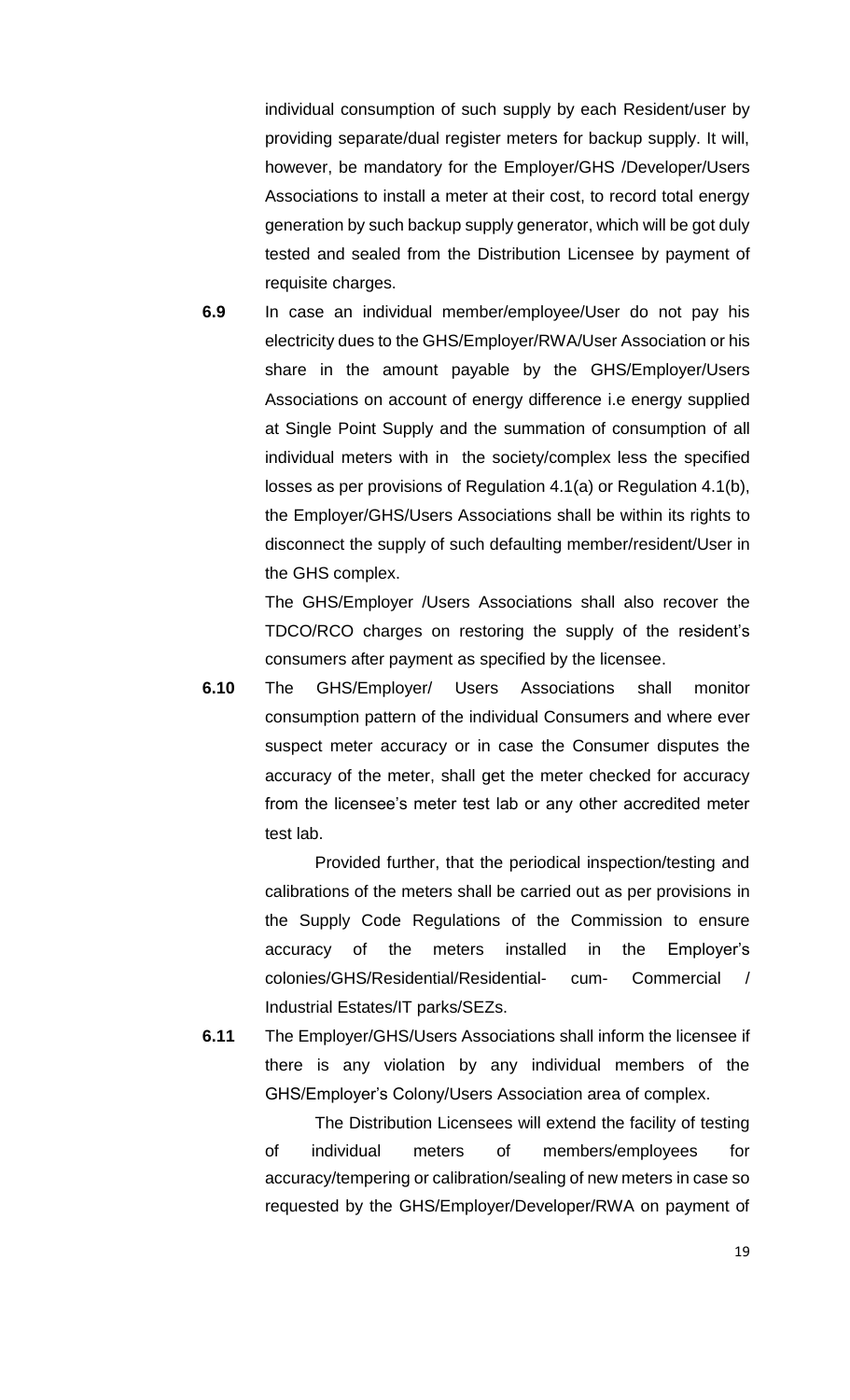requisite charges.

**7** Existing Employer's Colonies /GHSs having Single Point Supply connections under Bulk Supply (Domestic) category shall continue to have Single Point Supply on the terms and conditions as applicable under these regulations from the date of notification and shall abide by all the terms and conditions as provided, there in. Provided the Developer having Single Point Supply for their Commercial Complex Shopping Malls etc. shall change over to mode of Single point Supply as provided in these Regulations.

**8** These Regulations shall not apply to the electricity consumers of Employers' Colonies, Group Housing Societies and Residential or Commercial cum Residential Complexes of Developers who opt for availing electricity supply through smart prepaid meter from the licensee.

> Provided such Consumers give a consent to the Distribution Licensee of his area of supply, through a resolution, supported by an affidavit, that all the members / residents of Employers' Colonies, Group Housing Societies and Residential or commercial cum Residential Complexes of Developers shall apply to the Distribution Licensee concerned for installation of smart prepaid meters within one month for their loads including common services and other loads if any.

> Provided further, that if all the Members / residents of any Employers' Colonies, Group Housing Societies fail to apply for switching over to electricity supply through pre-paid meter within three months from the date of notification of these regulations, the Distribution Licensee concerned shall forthwith, without issuing any notice, convert the supply to Single Point Supply as envisaged under these Regulations.

**9.1** The Entities covered under the Single Point Supply Regulations shall be entitled to install Rooftop Solar PV System, provided the Solar generation shall count toward Solar RPO of the Discoms under HERC Rooftop Solar Grid Interactive Systems Based on Net Metering Regulations as amended from time to time.

> Provided further, in case Solar Power Plant is installed by the Industrial Estate/ IT Park/ SEZs (other than Net Metering arrangement in their premises) the Solar generation shall count toward the solar RPO of the Industry / IT Parks/SEZs.

**9.2** The entities covered under Single Point Supply Regulations shall be entitled to avail open access subject to all the terms and conditions as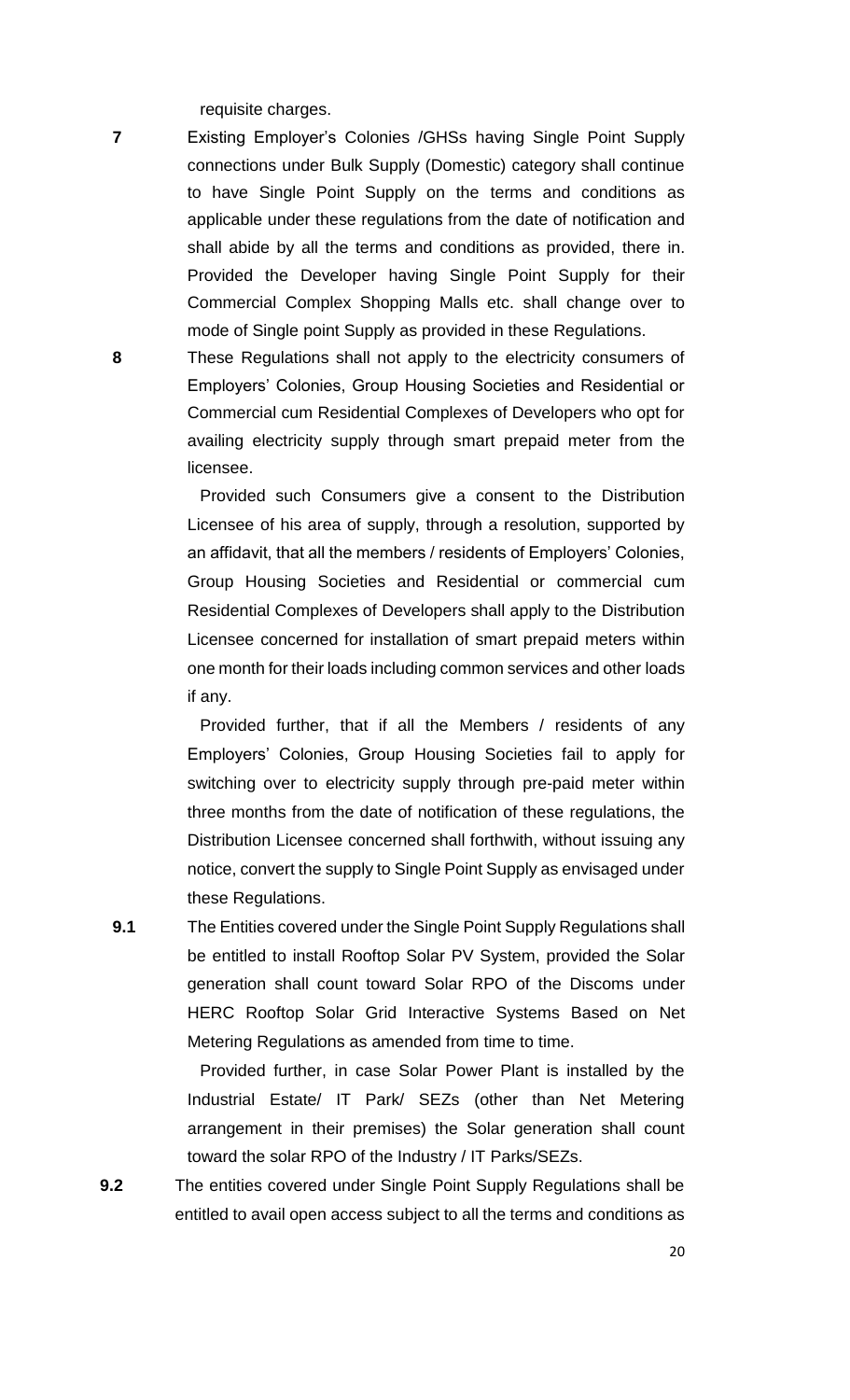specified in the regulations and payment of cross subsidy surcharge, additional surcharge and transmission and wheeling charges etc. as the case may be, determined by the Commission from time to time.

Provided the entities availing the facility of installing the rooftop solar plant under net metering regulations shall not be entitled to avail open access under the regulations or in other words the entities availing open access under the regulations shall not be entitled to install the rooftop solar under net metering regulations.

### **10. Miscellaneous.**

Subject to the provisions of the Act, and these Regulations, the Commission may, from time to time, issue orders and directions in regard to the implementation of these Regulations and matters incidental or ancillary thereto.

### **11**. **Power to remove difficulties**

 If any difficulty arises in giving effect to any of the provisions of these Regulations, the Commission may, by general or specific order, do or undertake things not being inconsistent with the provisions of the Act which appear to the Commission to be necessary or expedient for the purpose of removing difficulties.

## **12. Power to amend**

The Commission may at any time vary, alter, modify or amend any of the provisions of these Regulations, after following the due process.

### **13. Repeal and savings**

Save as otherwise provided in these Regulations, the Haryana Electricity Regulatory Commission (Single Point Supply) to Employers Colonies, Group Housing Societies and Residential or Commercial cum Residential Complexes of Developers, Regulation, 2013 including its Amendments issued subsequently are hereby repealed.

By Order of the Commission

**Secretary** Haryana Electricity Regulatory Commission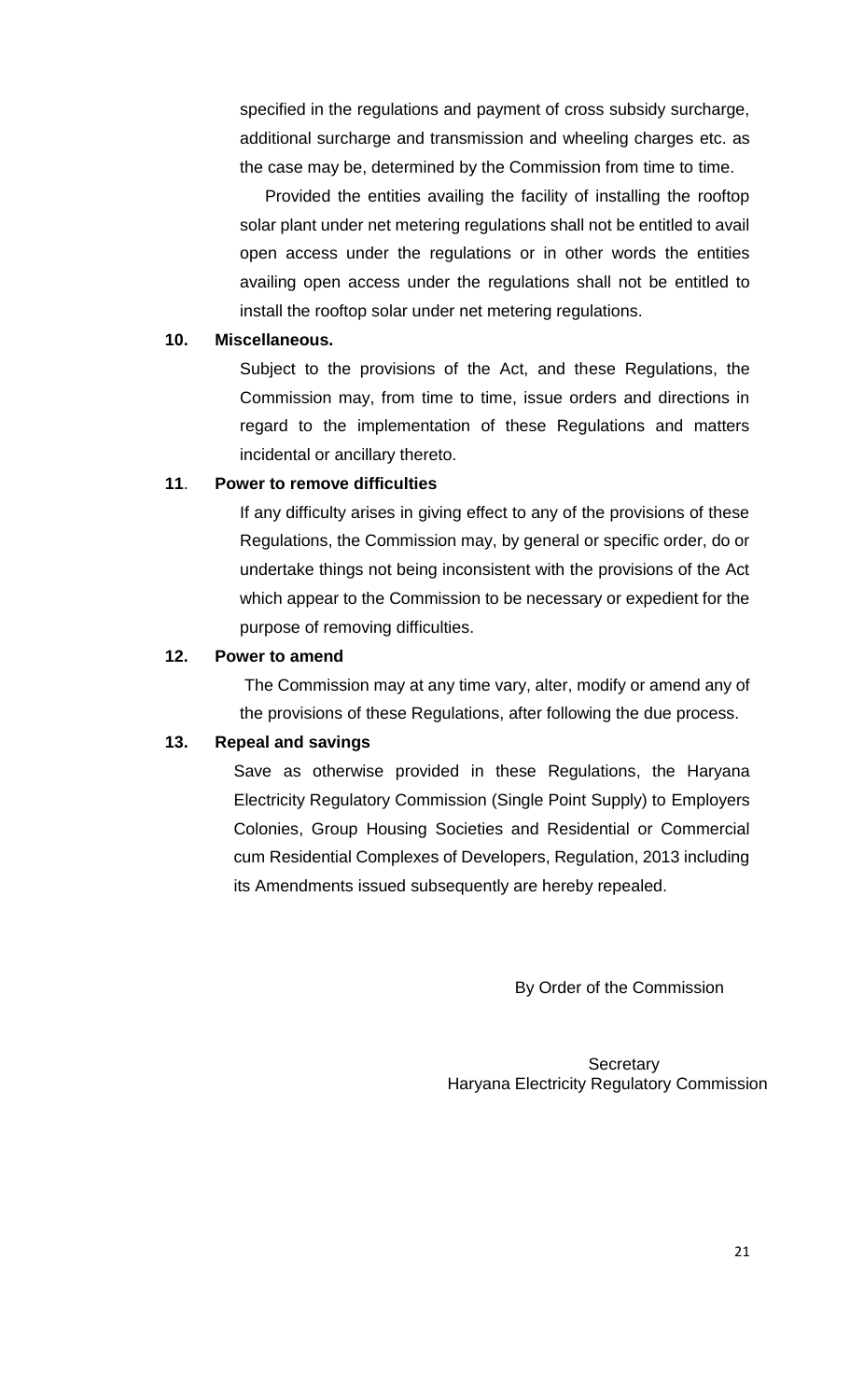From GHS/Developer/RWA

To Sub Divisional Officer, ……………Sub-Division Uttar/Dakshin Haryana Bijli Vitran Nigam Ltd.

……………………

**Subject: Undertaking as per Regulation 4.1(b) of HERC (Single Point Supply to Employer's Colonies Group Housing Societies, Residential Colonies, Office cum Residential Complexes and Commercial Complexes of Developers, and Industrial Estates/IT Park/SEZ) Regulations, 2020.**

Dear Sir,

It is stated that we do not opt for Single Point Supply for our GHS/ Commercial cum Residential Complex and want individual connections to the members/residents as well as for common services/other non domestic loads as per option-2. We, hereby, give our acceptance to the following:

- (a) The Distribution Licensee shall provide and install a single reference meter at the incoming supply point at its own cost to measure consumption of electricity within the GHS.
- (b) The readings of reference meter and all individual meters within the GHS shall be taken on the same day for each billing cycle by the Distribution Licensee in the presence of the security guard and a representative, if any, of the GHS/ Developer/ RWA.
- (c) The total energy consumption of the electricity recorded at the incoming supply point of the GHS as per reference meter (say 'A') shall be compared with the total electricity consumption of all the members/employees residing in the GHS as per their individual meter readings plus the consumption for the common services /other non-domestic loads as per readings of relevant meters (say 'B') for each billing cycle. An energy difference of up to 4%, in case of supply up to 11 kV, and up to 5%, in case of supply at higher voltage, between 'A' and 'B', to be worked out as {(A-B) x 100}/A, shall be permissible towards transformation and/or LT losses. In case the difference in energy consumption as above for any billing cycle works out to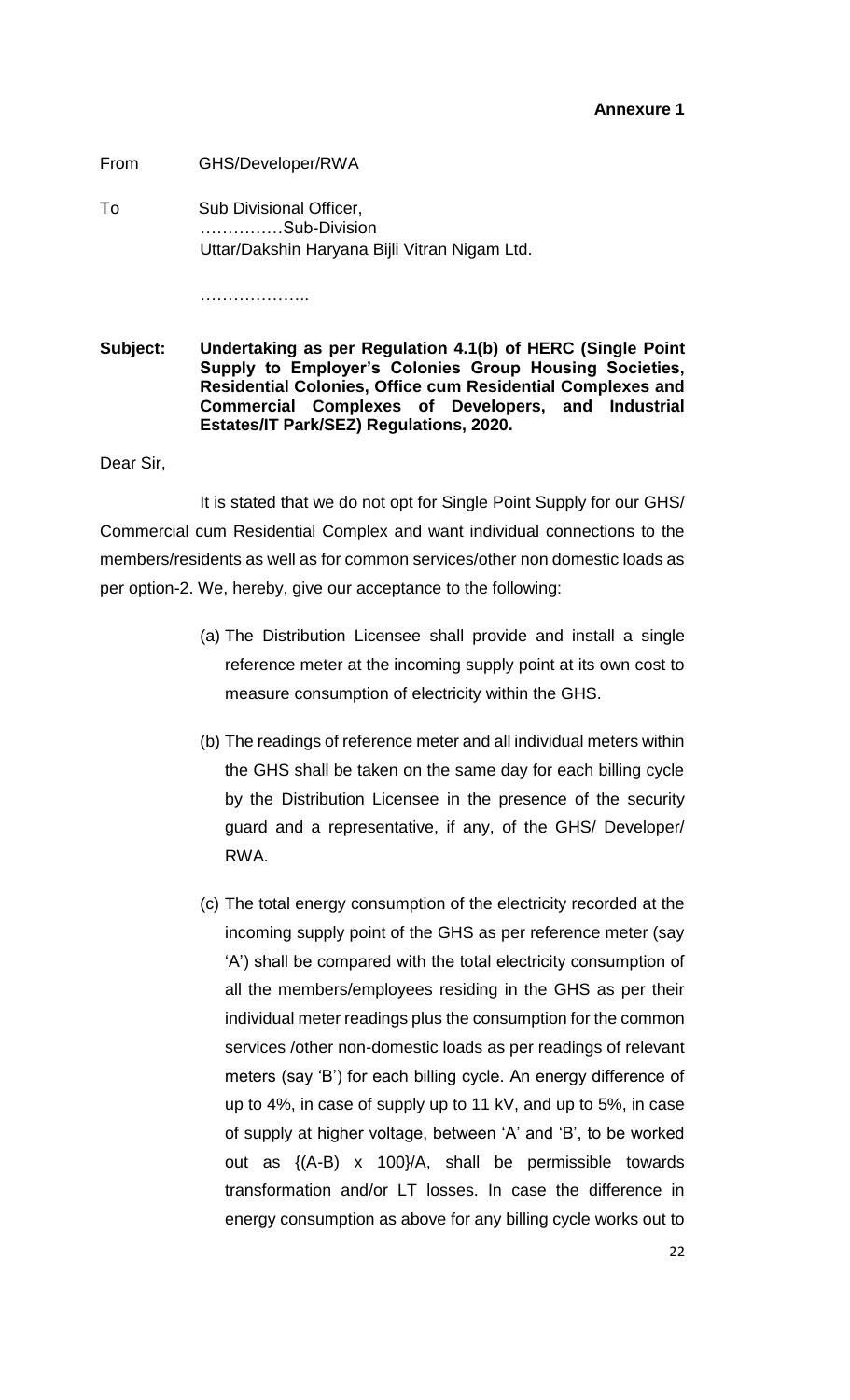be more than 4%/5%, it will be presumed to be on account of unwarranted/unauthorized use of electricity within the GHS and the GHS/ Developer/RWA shall be liable to pay for the difference in energy consumption over and above 4%/5% at the rate of energy charges as applicable for the highest slab under Domestic Supply (DS) category.

(d) The Distribution Licensee shall raise bill for the energy difference over and above 4%/5% for each billing period on the GHS /Developer/RWA and the same shall be payable by the GHS/Developer/RWA. Late payment surcharge, as applicable, shall be leviable if payment is not made within the due date. In case of non-payment of the bills for the energy difference for two consecutive billing cycles, supply to GHS may be disconnected from the single point energy meter (reference meter). The supply will be restored only after clearance of the dues for energy difference along with the surcharge and applicable reconnection charges.

Dated: (Authorized Signatory) Seal of GHS/Developer/RWA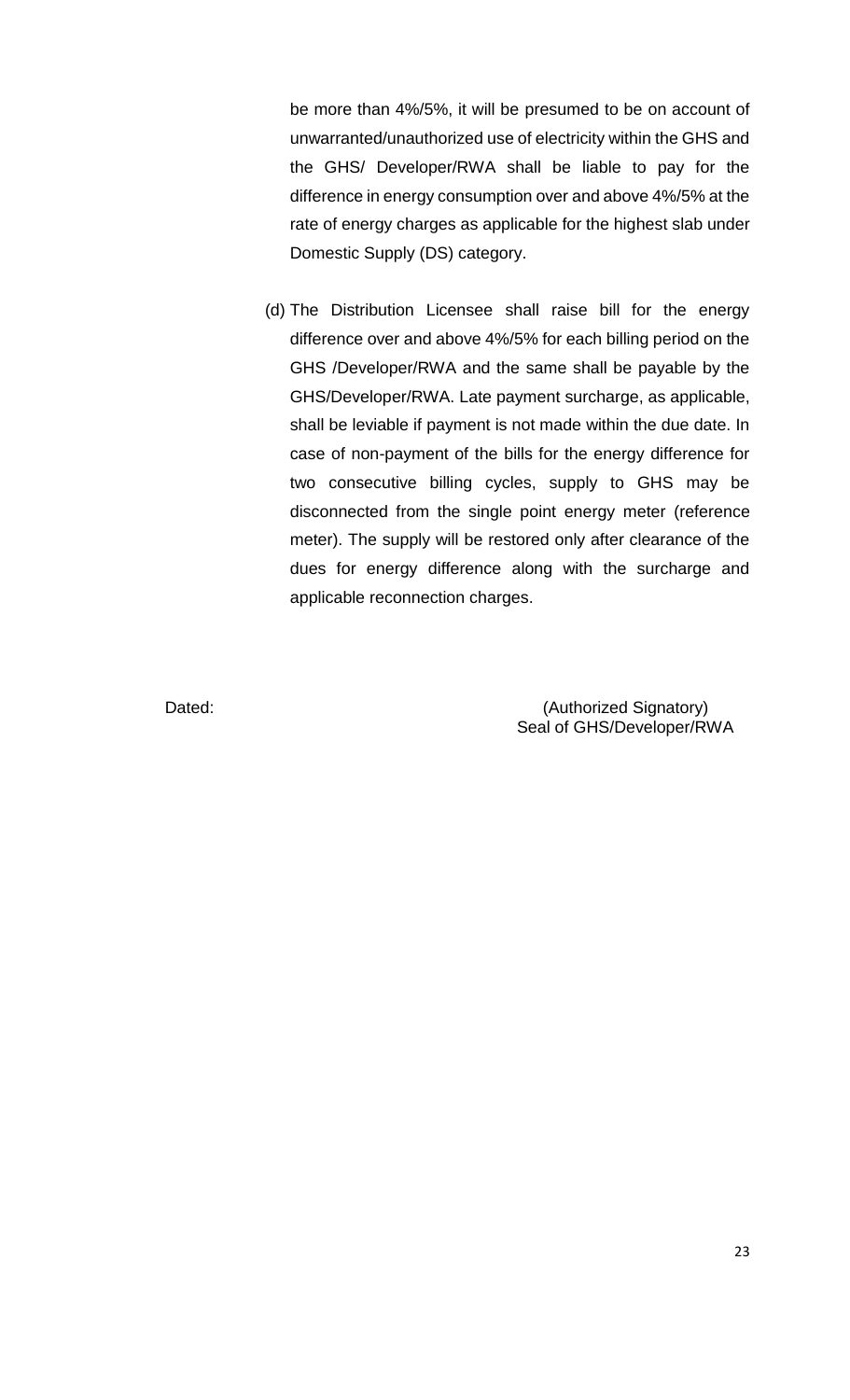**Method of Billing/apportionment of Energy/Maximum Demand recorded by Single Point Supply Meter for billing under Bulk Supply Domestic BS(D) category and Non Domestic (NDS) Category in case of office/commercial complexes situated within the GHS/Colony.**

1. In case of an office or other commercial complexes [other than covered under BS(D) Schedule] located within the GHS/Colony, the total energy consumption after allowing the rebate of 4%/5% as per Regulation 6.4 and the combined maximum demand for the GHS/Colony as recorded by Single Point Supply meter shall be apportioned for billing under BS(D) category and NDS category as per the method given below:

| Let us assume:                                           |           |
|----------------------------------------------------------|-----------|
| Total domestic load inclusive of load of Lifts,<br>I)    | Ld kW     |
| water supply pumps and fire fighting pumps               |           |
|                                                          |           |
| Total load of common facilities for the residents<br>II) | Lc kW     |
| iii) Total Load of office/commercial complexes           | Lnds kW   |
| located within the GHS/Colony covered under              |           |
| NDS Schedule of tariff                                   |           |
| iv) Total of domestic load and common facilities         | $(Ld+Lc)$ |
| load                                                     |           |
|                                                          | Lbs kW    |
| Total Energy Consumption recorded at the<br>V)           | EC kWh    |
| <b>Single Point Supply Meter</b>                         |           |
| vi) Total Energy consumption to be billed after          | Ect kWh   |
| allowing rebate of 4%/5%                                 |           |
| vii) Combined maximum demand recorded at                 | MDc kW    |
| <b>Single Point Supply Meter</b>                         |           |
|                                                          |           |

In case total load of common facilities i.e. Lc is more than 15:85 of Ld, the load upto the ratio allowed shall only be considered as load of common facilities to be covered under BS (D) and the balance load shall be included in the NDS load. Provided, in case of Single Point Supply to a complex where significant load of NDS category is served besides the bulk domestic load, separate metering for the NDS load with in the premises shall be mandatory and the energy consumption along with the maximum demand of such load shall be accounted for while raising the bill for the Single Point Supply by the licensee The modified values for Lc, Lbs and Lnds shall accordingly be worked out as under: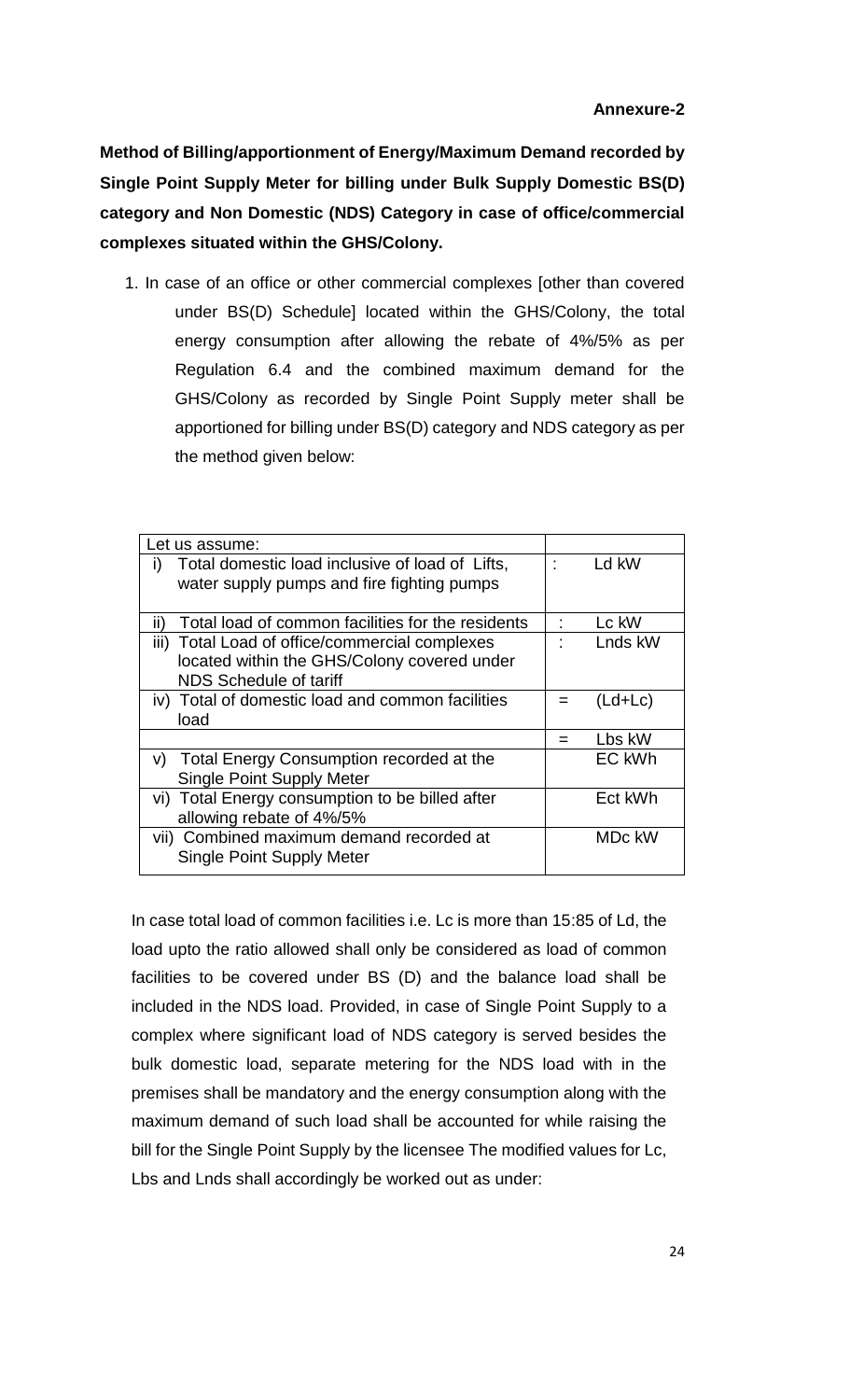- (i) Load of common facilities to  $=$  Lc(mod) = 15/85 of Ld be covered under BS(D) Tariff
- (ii) Total load to be covered under  $=$  Lbs(mod) = Ld+Lc(mod) BS(D) Tariff
- (iii) Total load to be billed under  $=$  Lnds(mod) = Lnds+(Lc-Lc(mod)) NDS Tariff
- 2. Apportionment of total energy consumption, after allowing rebate of 4%/5%, and combined recorded maximum demand for working out energy consumption/maximum demand to be billed under BS(D) category and energy consumption to billed under NDS category shall be done as under:

| (i)   | (a) | <b>Energy Consumption to be</b><br>billed under Bulk Supply<br>(Domestic) Category when Lc is<br>not more than 15/85 of Ld | $\frac{\text{ECt}}{\text{L}} \times \text{Lbs}$<br>(Lbs + 1.70 Lnds) |
|-------|-----|----------------------------------------------------------------------------------------------------------------------------|----------------------------------------------------------------------|
|       | (b) | Energy Consumption to be<br>billed under Bulk Supply<br>(Domestic) Categor when Lc is<br>more than 15/85 of Ld             | $\frac{ECt \times Lbs}{2}$ (mod)<br>$(Lbs(mod) + 1.70$ Lnds $(mod)$  |
| (ii)  | (a) | Energy Consumption to be<br>billed under NDS Category<br>when Lc is not more than 15/85<br>of Ld                           | <u>ECt x (1.70 Lnds)</u><br>$(Lbs + 1.70$ Lnds)                      |
|       | (b) | Energy Consumption to be<br>billed under:<br>NDS Category when Lc is<br>more than 15/85 of Ld                              | $ECt × (1.70 Lnds(mod))$<br>$(Lbs(mod) +1.70$ <i>Lnds(mod))</i>      |
| (iii) | (a) | Maximum demand for Billing<br>under<br>BS(D) when Lc is not more<br>than 15/85 of Ld                                       | $MDC \times Lbs$<br>$(Lbs + Lnds)$                                   |
|       | (b) | Maximum demand for Billing<br>under BS(D) when Lc is more<br>than 15/85 of Ld                                              | MDc x Lbs(mod)<br>$(Lbs(mod) + Lnds(mod))$                           |

Where 1.70 is the factor to account for higher load factor for non domestic load (17%) as compared to load factor of Domestic Load (10%). Due to Load factor of BS(D) and NDS load being different, it is appropriate that For apportioning total energy consumption in the ratio of BS(D) load and NDS load, the NDS load is notionally increased by a factor, to be worked out as (load factor of NDS) /(load factor of BS(D) load). If load factor for NDS is taken as 17% and for BS(D) as 10%, this factor works out to 1.70.

3. Total electricity charges for BS(D) load and NDS load shall be worked out as under: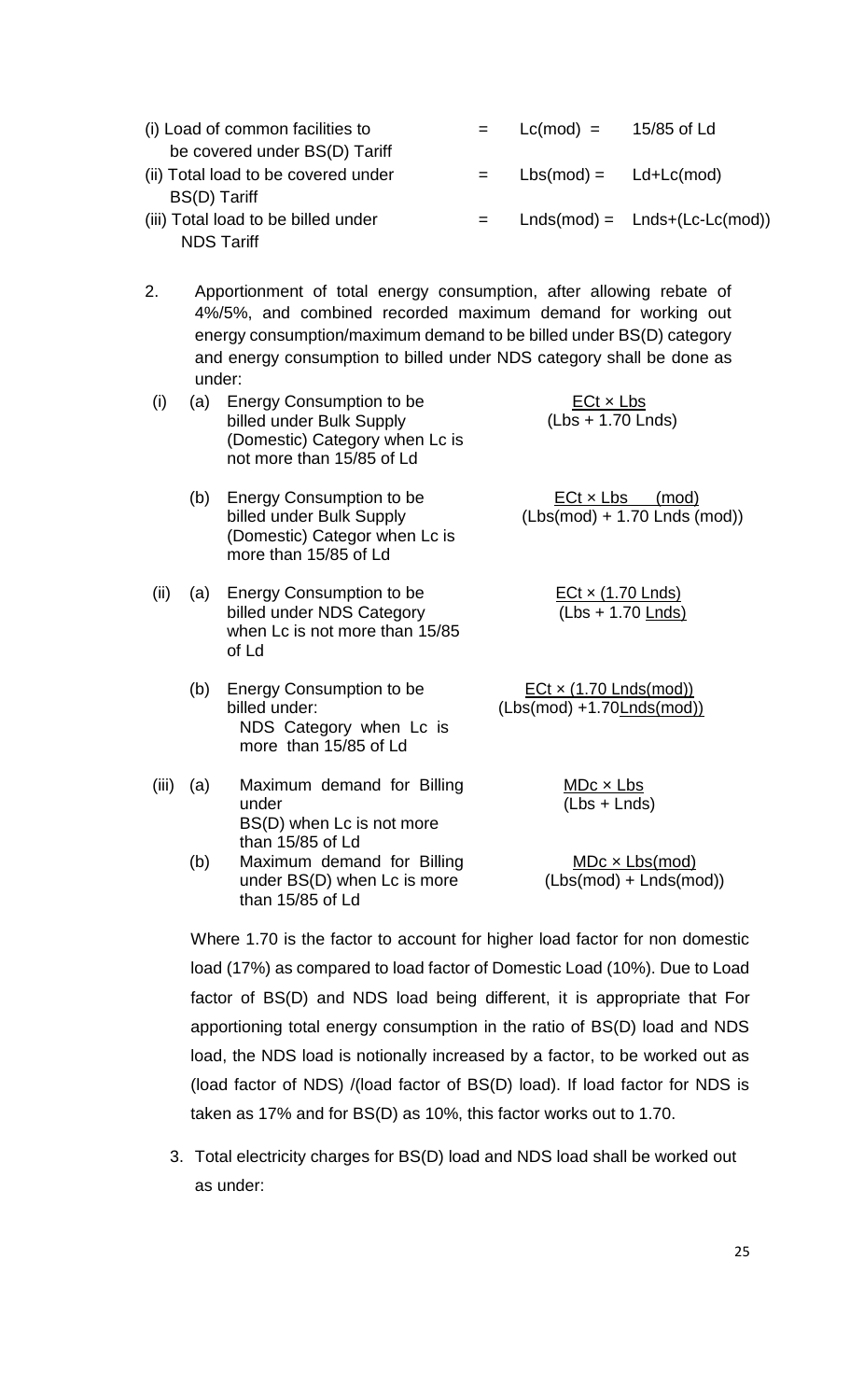### a) For BS(D) load

(i) Energy Charges = Energy consumption as at  $2(i) \times$  energy

charges for BS(D)

(ii) Fixed Charges = Maximum demand as at  $2(iii) \times fixed$ 

charges per kW for BS(D)

(iii) Total Electricity Charges =  $a(i) + a(ii)$ 

## b) For NDS load

(i) Energy Charges = Energy consumption as at  $2(ii) \times$  energy

## charges for NDS

- (ii) Fixed Charges = Total NDS load i.e. Lnds or  $Lnds(mod)$  x fixed charges per kW for NDS
- (iii) Total Electricity Charges =  $b(i) + b(ii)$

## EXAMPLE 1( Single Point Supply at 11 kV)

Let us assume:

| a.             | Total Domestic load including load of lifts,<br>water supply pumps and fire fighting pumps    | 85 kW     |
|----------------|-----------------------------------------------------------------------------------------------|-----------|
|                |                                                                                               |           |
| b.             | Load of common facilities for residents                                                       | 14 kW     |
| C <sub>1</sub> | Total load under BS (D) category (a+b)                                                        | 99 kW     |
| d.             | <b>NDS Load</b>                                                                               | 40 kW     |
| e.             | Total energy consumption for the month as                                                     | 12000 kWh |
|                | per Single Point Supply meter                                                                 |           |
| f.             | Total energy consumption to be billed after<br>allowing 4% rebate in energy consumption<br>as | 11520 kWh |
|                | per clause 4.3                                                                                |           |
| g.             | Combined recorded maximum demand for<br>the                                                   | 80 kW     |
|                | month                                                                                         |           |

- i. Energy consumption to be billed under  $BS(D) = 11520 \times 99$  $(99 + 1.7 \times 40)$ = 6829 kWh
- ii. Energy consumption to be billed under  $NDS = 11520 6829$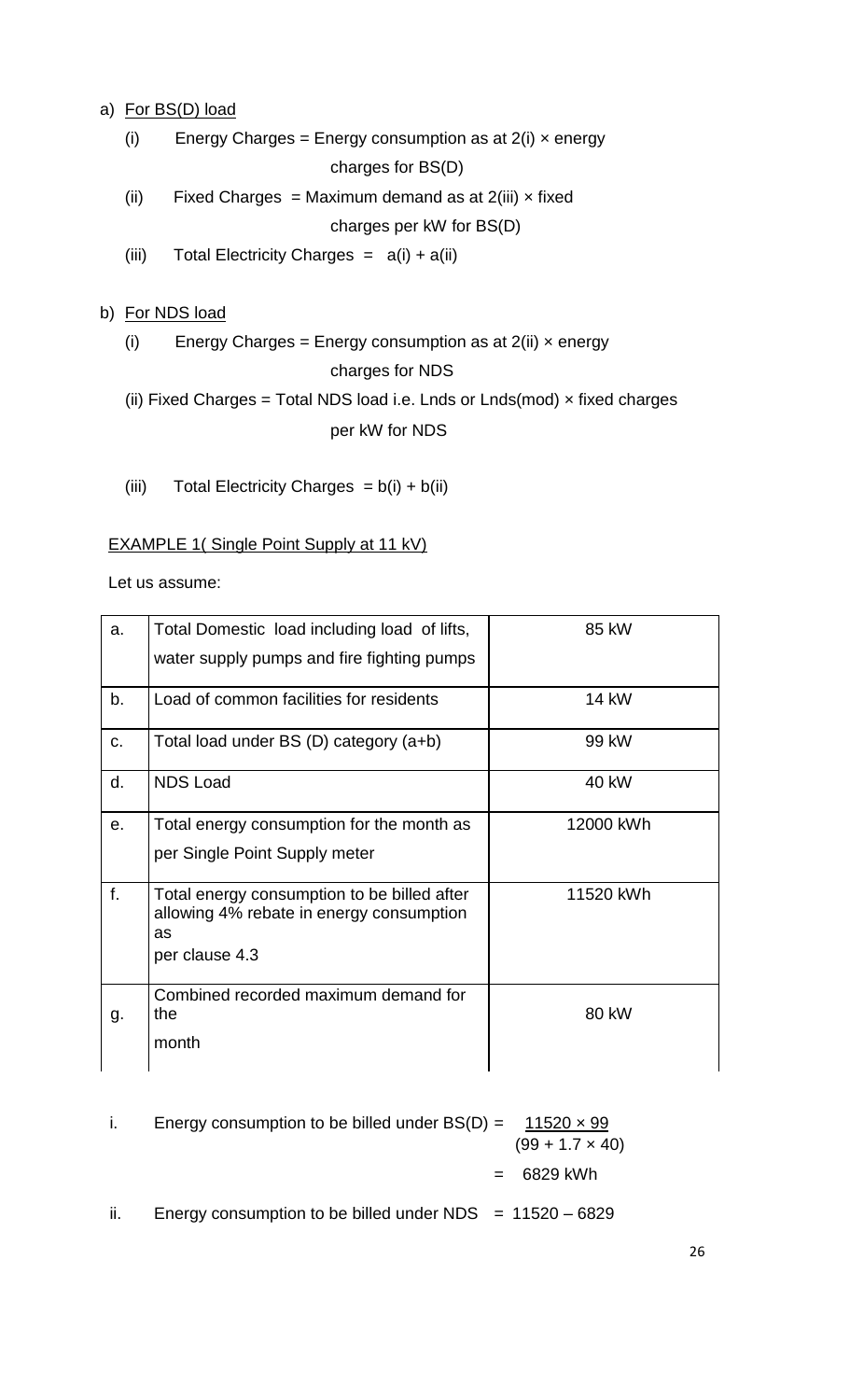|     |                                               | 4691 kWh<br>$=$                      |
|-----|-----------------------------------------------|--------------------------------------|
| iii | Maximum demand for billing under BS(D)        | $= 80 \times 99$<br>$99 + 40$        |
|     |                                               | $= 56.97 \approx 57$ kW              |
| iv. | Total Electricity charges for BS (D) load     | $= 6829 \times 3.90 + 57 \times 50$  |
|     |                                               | $=$ Rs. 29483                        |
| v.  | <b>Total Electricity charges for NDS load</b> | $= 4691 \times 5.50 + 40 \times 130$ |
|     |                                               | $=$ Rs. 31000                        |
| vi. | Total Energy bill for the GHS/Colony          | $= 29483 + 31000$                    |
|     |                                               | $=$ Rs. 60483                        |
|     |                                               |                                      |

## EXAMPLE 2 (Single Point Supply at 11 kV)

Let us assume:

| a. | Total Domestic load including load of lifts,<br>water supply pumps and fire fighting pumps<br>i.e. Ld | 170 kW    |
|----|-------------------------------------------------------------------------------------------------------|-----------|
| b. | Load of common facilities for residents i.e.Lc                                                        | 50 kW     |
| C. | NDS Load i.e. Lnds                                                                                    | 70 kW     |
| d. | Total energy consumption for the month as                                                             | 23000 kWh |
|    | per Single Point meter                                                                                |           |
| е. | Total energy consumption to be billed after                                                           | 22080 kWh |
|    | allowing 4% rebate as per clause 4.3                                                                  |           |
|    | Combined maximum demand                                                                               | 175 kW    |

As the load of common facilities for the residents is more than 15/85 of domestic load of 170 kW, the load of common facilities i.e. Lc shall be taken as 15/85 of 170 i.e. 30 kW and the balance load of 20 kW  $(50 - 30)$  of common facilities shall be included in the NDS load.

Therefore, in this case domestic load, load of common facilities and NDS load for the purpose of billing shall be modified as under:

> $Ld = 170$  kW  $Lc(mod) = 30$  kW  $Lbs(mod) =$ (170+30)=200 kW  $Lnds(mod)= 70 + (50-30)$  $= 90$  kW

i. Energy consumption to be billed under  $BS(D)$  =  $22080 \times 200$ 

 $(200 + 1.7 \times 90)$ 

 $= 12510$  kWh

- 
- = 9570 kWh

27

ii. Energy consumption to be billed under NDS  $= 22080 - 12510$